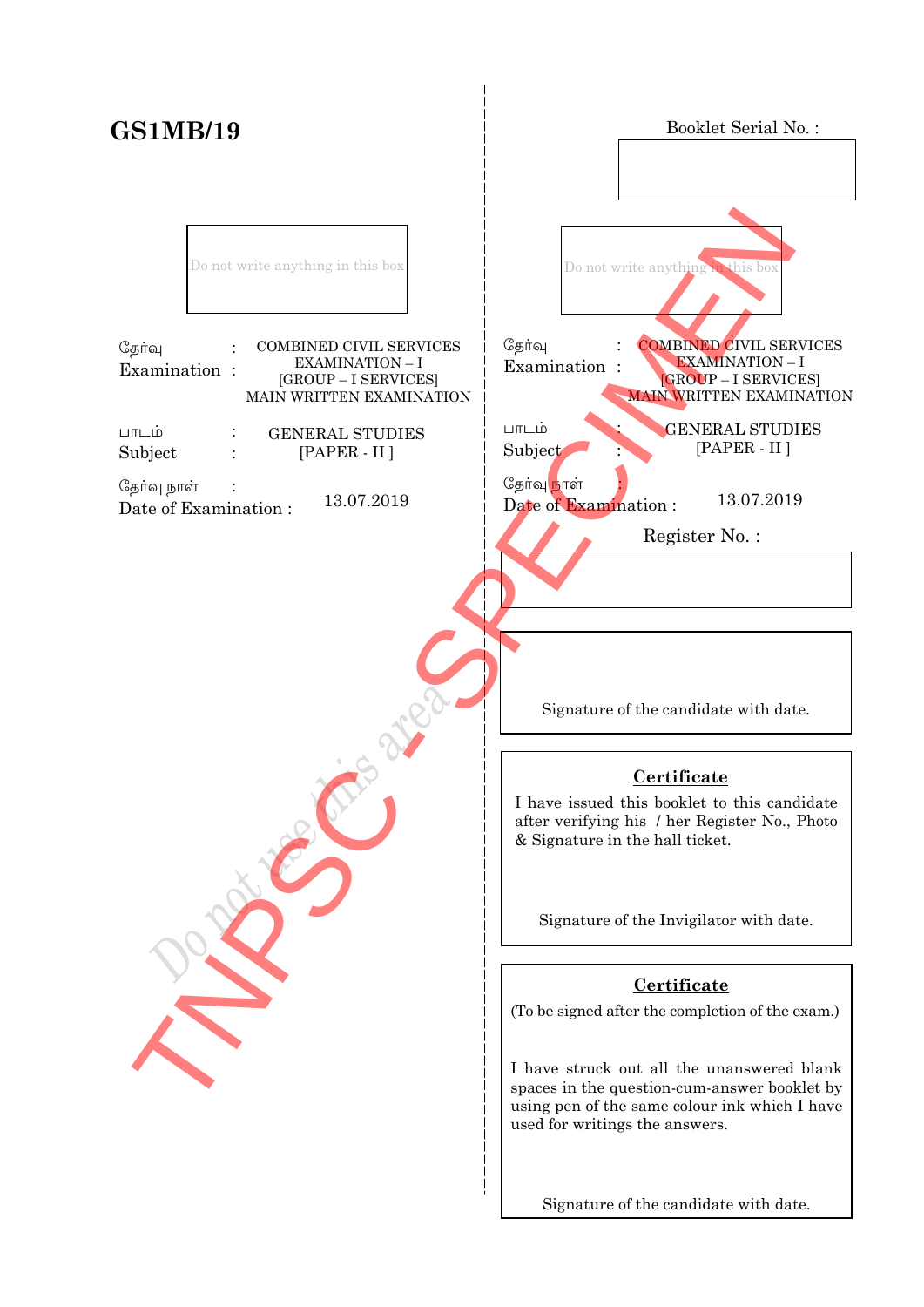# பொது அறிவு **GENERAL STUDIES** தாள் –  $\mathbf{II}$ PAPER-II

கால அளவு: மூன்று மணி நேரம்

### Duration: 3 Hours

மொத்த மதிப்பெண்கள் :  $250$ Total Marks: 250

(இவ்வினா-விடைத்தாள் தொகுப்பு 64 பக்கங்களைக் கொண்டுள்ளது) (This question-cum answer booklet consists of 64 pages)

அறிவுரைகள்/Instructions

(கீழ்க்கண்ட அறிவுரைகளை விண்ணப்பதாரர்கள் தவறாமல் பின்பற்ற வேண்டும்) (Candidates shall comply with the following instructions)

விண்ணப்பதாரர்கள், இவ்வினா-விடைத்தாள் தொகுப்பு மொத்தம் 64 பக்கங்களைக் கொண்டுள்ளது  $1.$ என்பதை முதலில் உறுதி செய்து கொள்ள வேண்<mark>டும், இத்த</mark>ொகுப்பில் ஏதேனும் குறைபாடிருப்பின், உடனடியாக வேறு தொகுப்பை தேர்வுக் கண்காணிப்பாளரிடம் கோரிப் பெற்றுக் கொள்ள வேண்டும்.

Candidates shall first ensure that this question-cum-answer booklet contains 64 pages. In case if any defect is found in this booklet, they can request for replacement from the invigilator immediately.

ஒவ்வொரு வினாவிற்கும் தனித்தனியாக விடை எழுதுவதற்கென இடம் ஒதுக்கப்பட்டுள்ளது.  $\overline{2}$ . விண்ணப்பதாரா்கள் ஒவ்வொரு வினாவிற்கும் விடையளிக்க ஒதுக்கப்பட்ட இடத்தில் மட்டுமே விடையளிக்க வேண்டும். விடையளிக்க ஒதுக்கப்பட்ட இடத்திற்கு வெளியே எதையும் எழுதக்கூடாது.

Space has been provided to write the answer for each question. Candidates have to answer the questions only in the space provided for that question. They should not write anything outside the space provided.

 $3.$ விண்ணப்பதாரா்<mark>க</mark>ள் வி<mark>னாத்த</mark>ாளின் ஒவ்வொரு பிரிவிலும் அறிவுறுத்தப்பட்டுள்ள எண்ணிக்கையிலான வினாக்களுக்கு மட்டுமே விடையளிக்க வேண்டும். அதற்கு மிகையான எண்ணிக்கையிலான வினாக்களு<mark>க்கு விடைய</mark>ளித்தால், ஒவ்வொரு பிரிவின் முடிவிலும் மிகையான எண்ணிக்கையில் விடையளி<mark>க்கப்ப</mark>ட்டவை கணக்கில் எடுத்துக்கொள்ளப்பட மாட்டாது.

Candidates should answer as many number of questions as instructed in the question paper in each section. If more than the required number of questions are answered, the answers written at the end of each section will not be taken into account.

இவ்வினா-விடைத் தொகுப்பில் வினாக்கள் தமிழ் மற்றும் ஆங்கில வடிவங்களில் உள்ளன. அனைத்து  $4\sqrt{ }$ இனங்களிலும் ஆங்கில வடிவில் தரப்பட்டுள்ள குறிப்புகளே முடிவானவை.

In this question-cum-answer booklet, questions are in Tamil and English versions. In all matters, English version is final.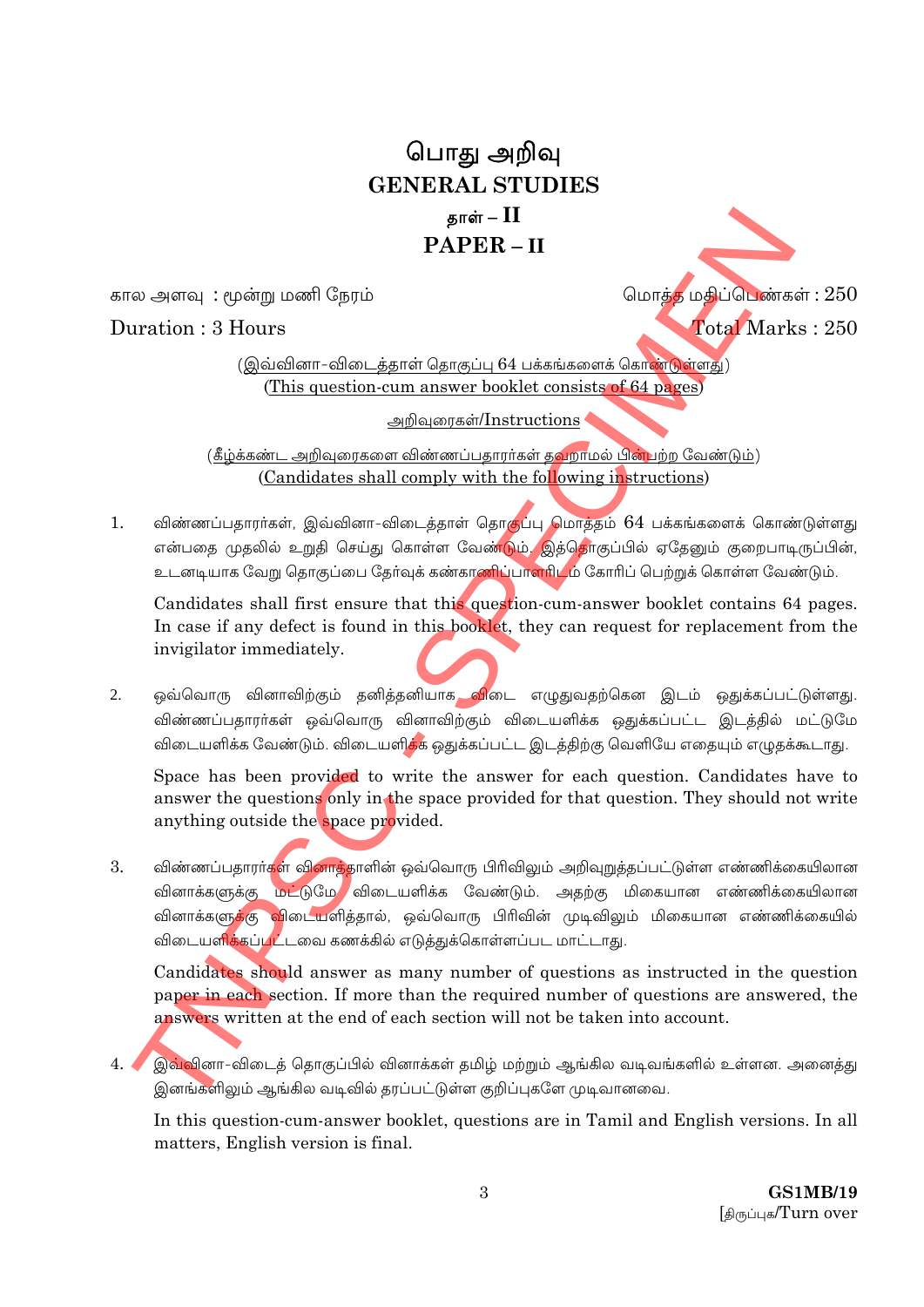$5<sub>1</sub>$ விண்ணப்பதாரா்கள் இந்த வினா-விடைத் தொகுப்பிலிருந்து எந்தத் தாளையும் கிழித்துவிடக் கூடாது.

Candidates should not tear off any leaves from this question-cum-answer booklet.

6. இத்தேர்வை பொறுத்தவரை, அழகாக எழுதுவதற்காகவும், பிழையில்லாம<mark>ல் எழுதுவதற்</mark>காகவும் தனியாக மதிப்பெண்கள் ஒதுக்கப்படவில்லை.

There is no reservation of marks for neatness of writing and correctness of spelling in respect of this examination.

7. விண்ணப்பதாரா்கள் கடித வடிவிலான வினாக்களுக்கு விடையளிக்<mark>கும் பொழுது தங்களது பெயரையோ,</mark> பதிவெண்ணையோ எழுதக்கூடாது. தங்களது பெயரில் கையொப்பமிடவும் அனுமதியில்லை. அவ்வாறான வினாக்களுக்கு பதிலளிக்கும்பொழுது வினாக்களில<mark>் குறிப்ப</mark>ிடப்பட்டுள்ள பெயர் மற்றும் முகவரியையே பயன்படுத்தவேண்டும்.

வினாக்களில் பெயர், முகவரி ஆகியவை கு<mark>றிப்பிடப்ப</mark>டவில்லையெனில், 'அனுப்புநர்', 'பெறுநா்' முகவரிகளில் அ ஆ இ அல்லது எக்ஸ் ஒய் இசட் அல்லது <mark>எ</mark>க்ஸ் எக்ஸ் எக்ஸ் போன்ற பொதுப் பெயர்களை மட்டுமே எழுதவேண்டும்.

Candidates should not write their name, register number while answering letter type questions. Putting signature in their name is also not permitted. To answer such questions, the name & address given in the questions alone should be used.

If no name is given in the questions, they should write the general names like ABC or XYZ or XXX in 'From' and 'To' addresses.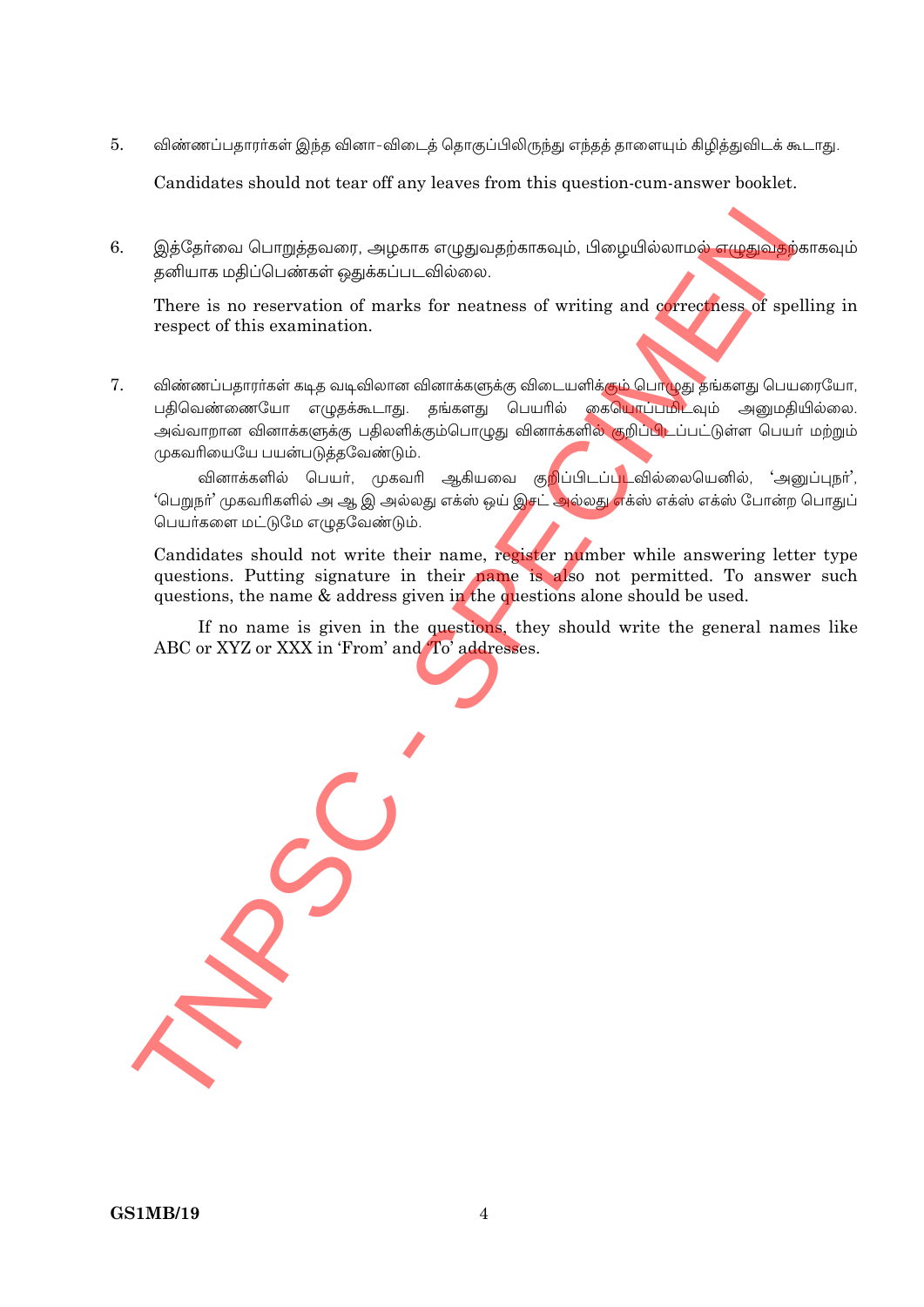அலகு —  $\rm I$ 

 $UNIT-I$ 

பிரிவு — அ

### $SECTION - A$

- ஒவ்வொரு வினாவிற்கும் 150 **சொற்களுக்கு மிகாமல்** வி**டையளிக்க**வும். குறிப்பு :  $i)$  $Note:$ Answer not exceeding 150 words each.
	- ஒவ்வொரு வினாவிற்கும் **பத்து மதிப்பெண்கள்**.  $ii)$ Each question carries ten marks.
	- கொடுக்கப்பட்டுள்ள **ஐந்து** வினாக்களில் எவையேனு<mark>ம் நான்கு</mark>  $\overline{111}$ வினாக்களுக்கு மட்டும் விடையளிக்கவும்.

Answer any four questions out of five questions.

 $(4 \times 10 = 40)$ 

இந்திய அரசியலமைப்புச் சட்டம் ஒரு மாநிலத்த<mark>ிற்கு ஒரு உயர</mark>்நீதி மன்றம் அமைக்க வேண்டும் Q.No.  $\mathbf{1}$ என்று கூறுகிறது. அதே நேரத்தில் ஏழாவது அரசியலமைப்புத் திருத்தச் சட்டம் 1956-ன் கீழ் ஒன்று அல்லது இரண்டு மாநிலங்கள் மற்றும் ஒரு யூ<mark>னியன் பிரதே</mark>சத்திற்கு சேர்த்து ஒரு உயர்நீதி மன்றம் அமையலாம் என்று கூறுகிறது. ஆனால் <mark>ஒரு மாநிலத்தி</mark>ற்கு ஒரு உயா்நீதிமன்றம் அமைந்தால் நல்லது. விவாதி.

The Constitution of India provides for a High Court for each state, but the seventh amendment act of 1956 authorised for common High Court for two or more States and a Union territory. Now, there are only 24 High Courts in the country. It will be better if each State has a High Court. - Comment.

 $\omega$  / ANSWER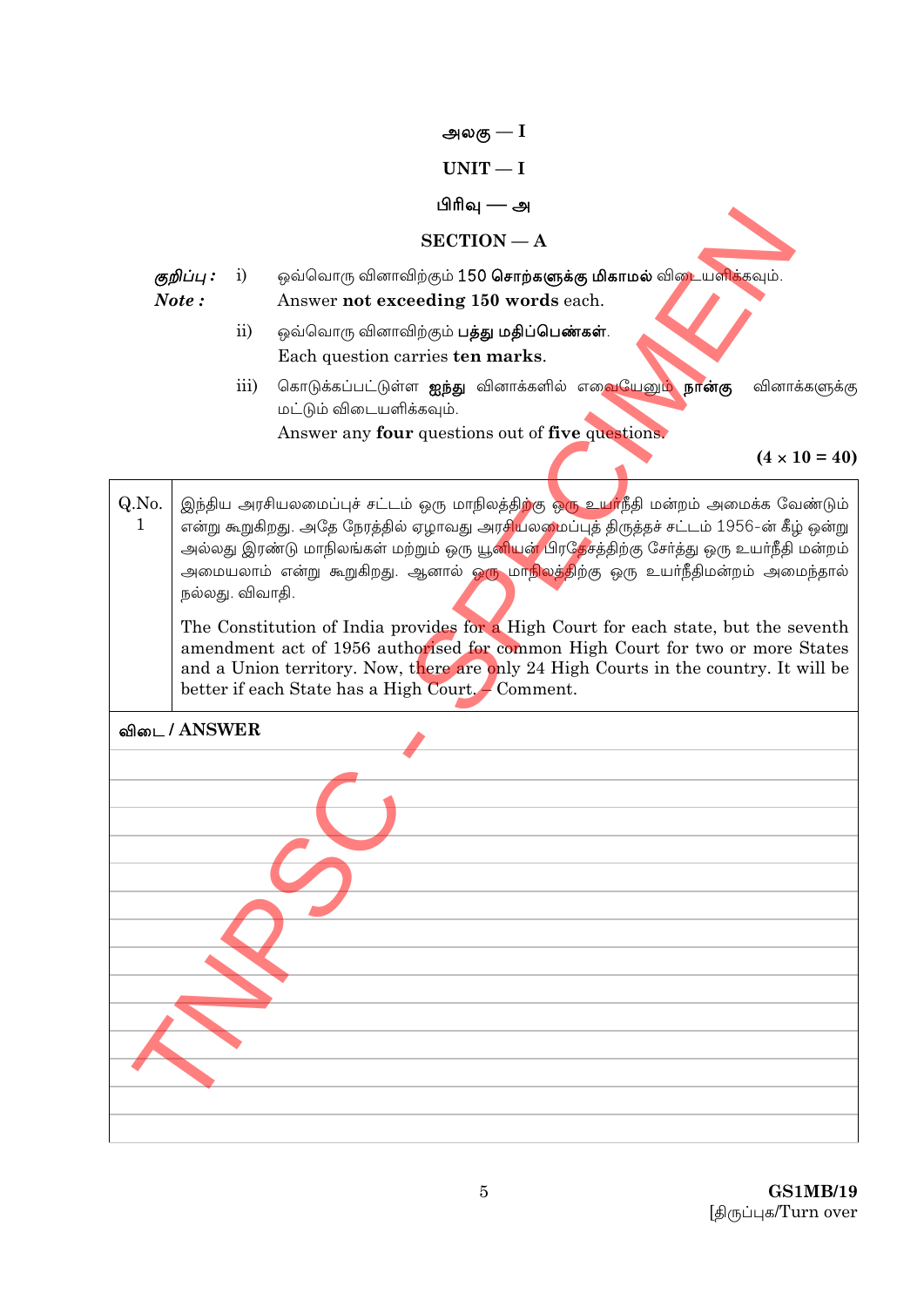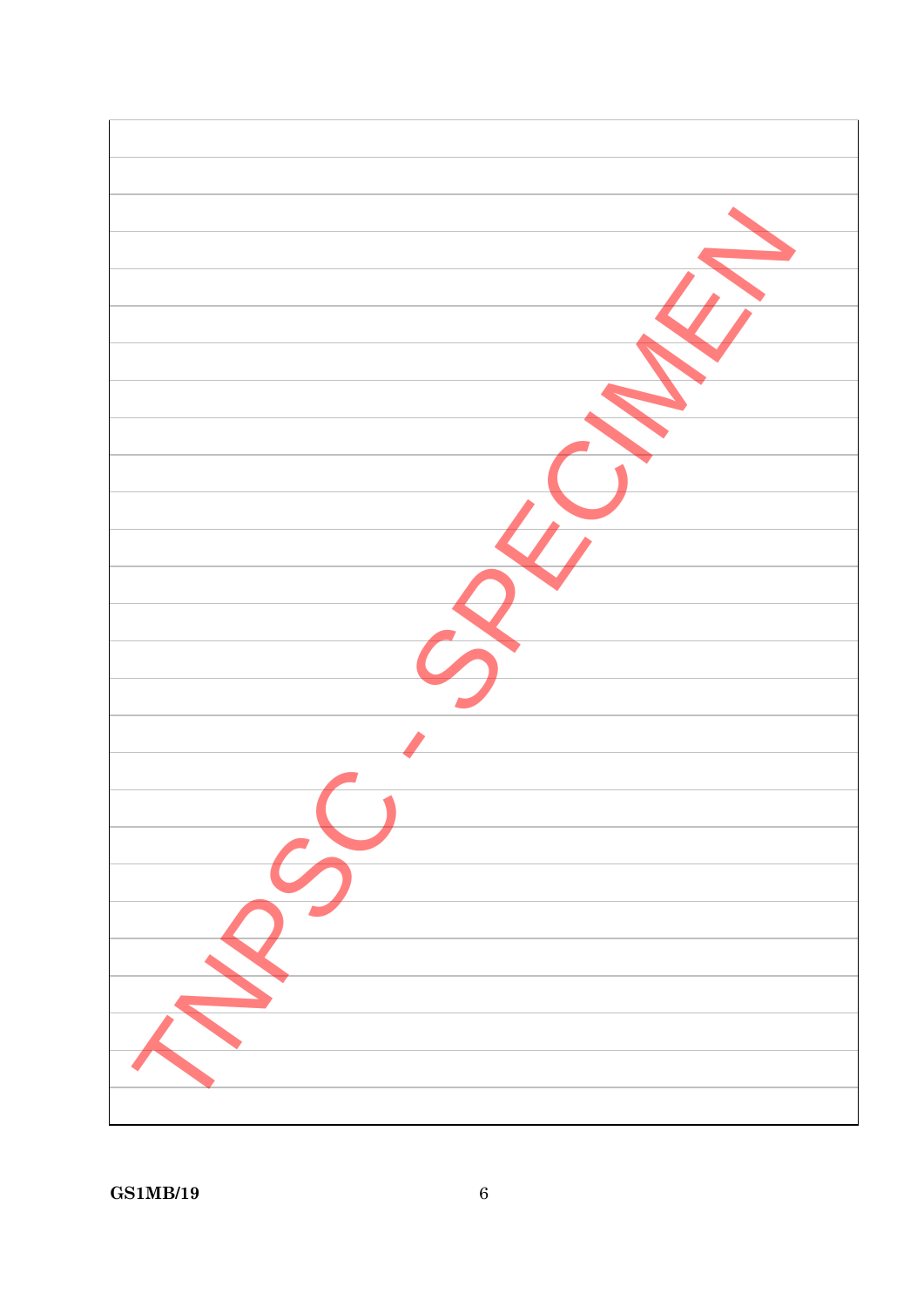| Describe the Dhar commission report regarding linguistic province formation at the |
|------------------------------------------------------------------------------------|
|                                                                                    |
|                                                                                    |
|                                                                                    |
|                                                                                    |
|                                                                                    |
|                                                                                    |
|                                                                                    |
|                                                                                    |
|                                                                                    |
|                                                                                    |
|                                                                                    |
|                                                                                    |
|                                                                                    |
|                                                                                    |
|                                                                                    |
|                                                                                    |
|                                                                                    |
|                                                                                    |
|                                                                                    |
|                                                                                    |
|                                                                                    |
|                                                                                    |
|                                                                                    |
|                                                                                    |
|                                                                                    |
|                                                                                    |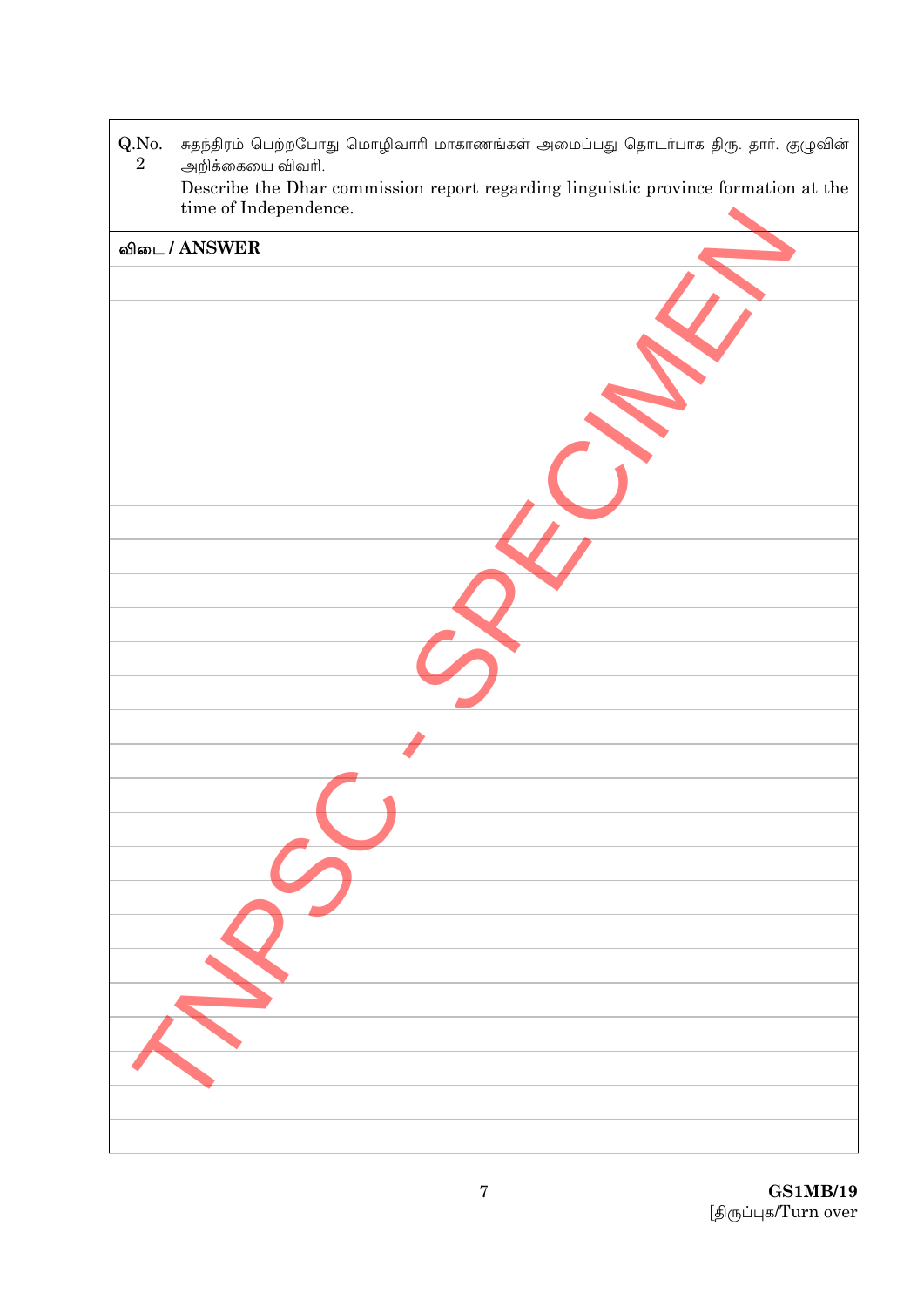| Q.No.<br>$\boldsymbol{3}$ | இந்திய ஜனாதிபதியின் மீதான அர <mark>சியல் சாசனக் கட்டுப்பாடுகளைப் பற்றி  விவாதிக்கவும்.</mark><br>Discuss the Constitutional limitations on the powers of the President of India. |
|---------------------------|----------------------------------------------------------------------------------------------------------------------------------------------------------------------------------|
|                           | விடை / ANSWER                                                                                                                                                                    |
|                           |                                                                                                                                                                                  |
|                           |                                                                                                                                                                                  |
|                           |                                                                                                                                                                                  |
|                           |                                                                                                                                                                                  |
|                           |                                                                                                                                                                                  |
|                           |                                                                                                                                                                                  |
|                           |                                                                                                                                                                                  |
|                           |                                                                                                                                                                                  |
|                           |                                                                                                                                                                                  |
|                           |                                                                                                                                                                                  |
|                           |                                                                                                                                                                                  |
|                           |                                                                                                                                                                                  |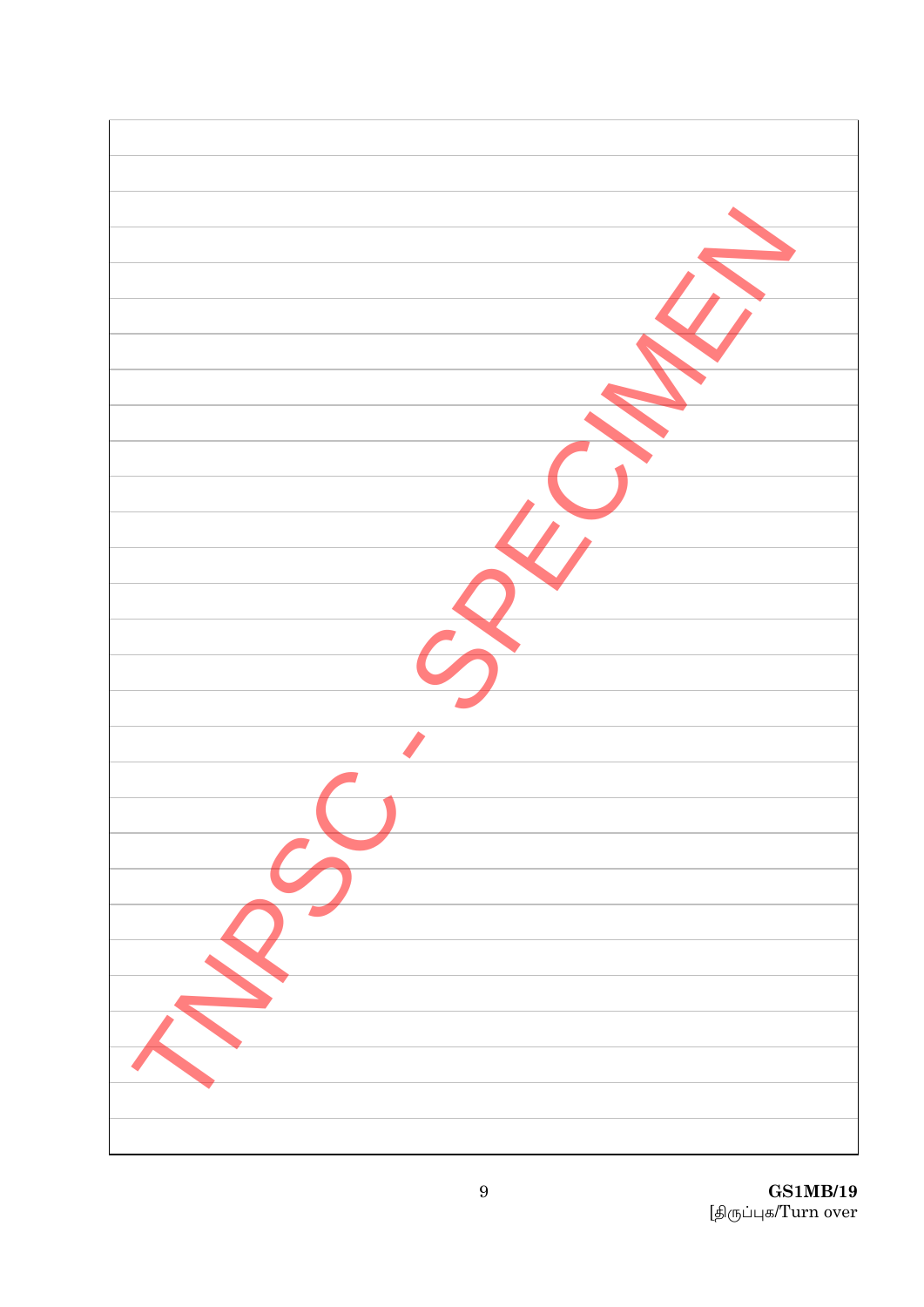| Q.No.<br>$\overline{4}$ | இந்தியாவின் அண்டை நாடுகள் (neighbourhood) பற்றிய வெளியுறவுக் கொள்கையைப் பற்றி<br>விரிவாக விளக்குக.<br>Explain India's neighbourhood foreign policy in detail. |
|-------------------------|---------------------------------------------------------------------------------------------------------------------------------------------------------------|
|                         | விடை / ANSWER                                                                                                                                                 |
|                         |                                                                                                                                                               |
|                         |                                                                                                                                                               |
|                         |                                                                                                                                                               |
|                         |                                                                                                                                                               |
|                         |                                                                                                                                                               |
|                         |                                                                                                                                                               |
|                         |                                                                                                                                                               |
|                         |                                                                                                                                                               |
|                         |                                                                                                                                                               |
|                         |                                                                                                                                                               |
|                         |                                                                                                                                                               |
|                         |                                                                                                                                                               |
|                         |                                                                                                                                                               |
|                         |                                                                                                                                                               |
|                         |                                                                                                                                                               |
|                         |                                                                                                                                                               |
|                         |                                                                                                                                                               |
|                         |                                                                                                                                                               |
|                         |                                                                                                                                                               |
|                         |                                                                                                                                                               |
|                         |                                                                                                                                                               |
|                         |                                                                                                                                                               |
|                         |                                                                                                                                                               |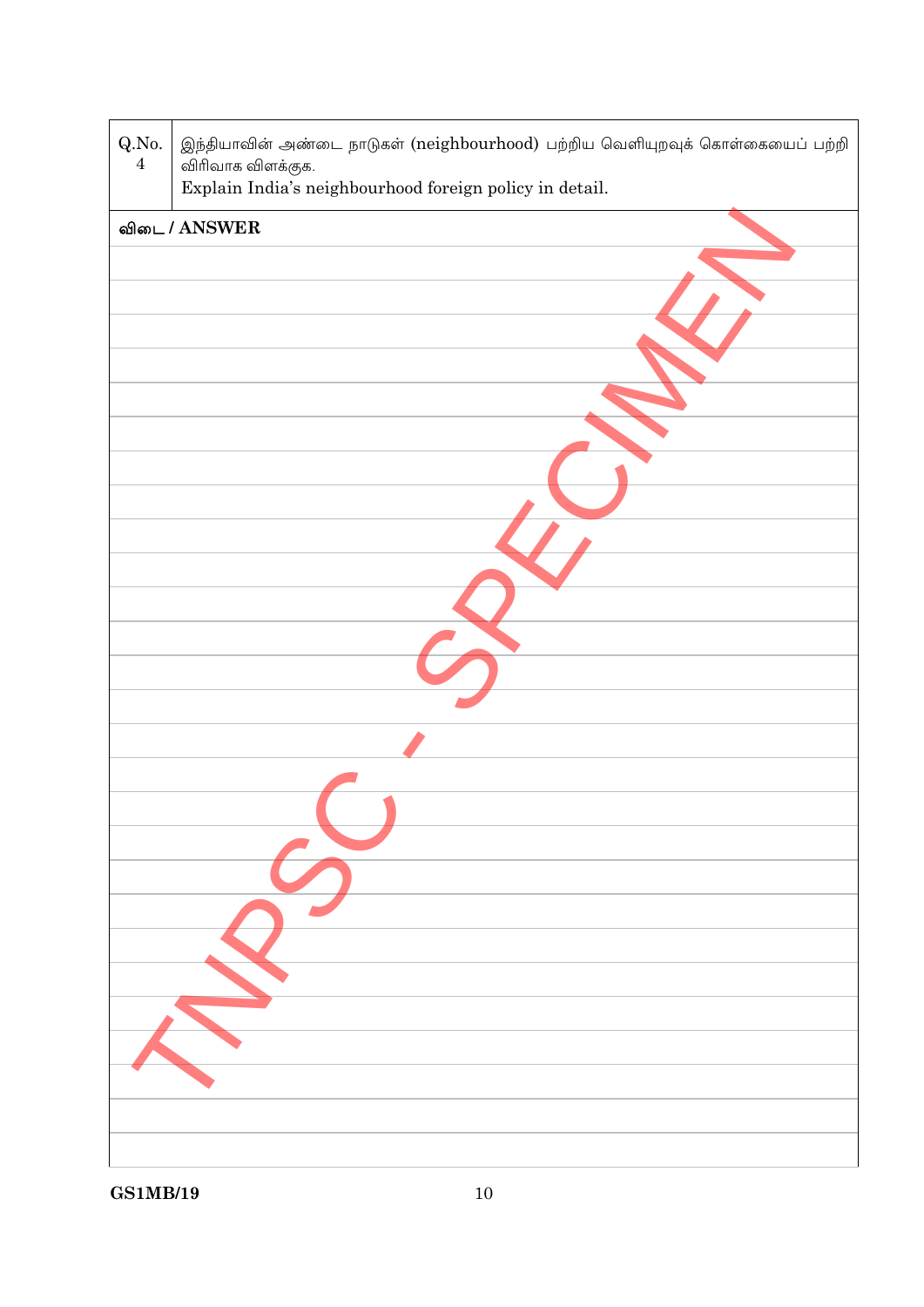| Q.No.<br>$\overline{5}$ | பாராளுமன்ற ஜனநாயக அரசாங்க அமைப்பு முறை மகாத்மா காந்திஜியினுடைய "சுயராஜ்ஜிய<br>எனும் கருத்துடன் வேறுபட்டுள்ளதா என்பதை<br>பாராளுமன்ற<br>முறை''<br>பகுப்பாய்க.<br>Whether the Parliamentary democratic system of Government is in contrast with<br>Gandhiji's notion of "Parliamentary Swaraj System" of Government? Analyse. |
|-------------------------|----------------------------------------------------------------------------------------------------------------------------------------------------------------------------------------------------------------------------------------------------------------------------------------------------------------------------|
|                         | விடை / ANSWER                                                                                                                                                                                                                                                                                                              |
|                         |                                                                                                                                                                                                                                                                                                                            |
|                         |                                                                                                                                                                                                                                                                                                                            |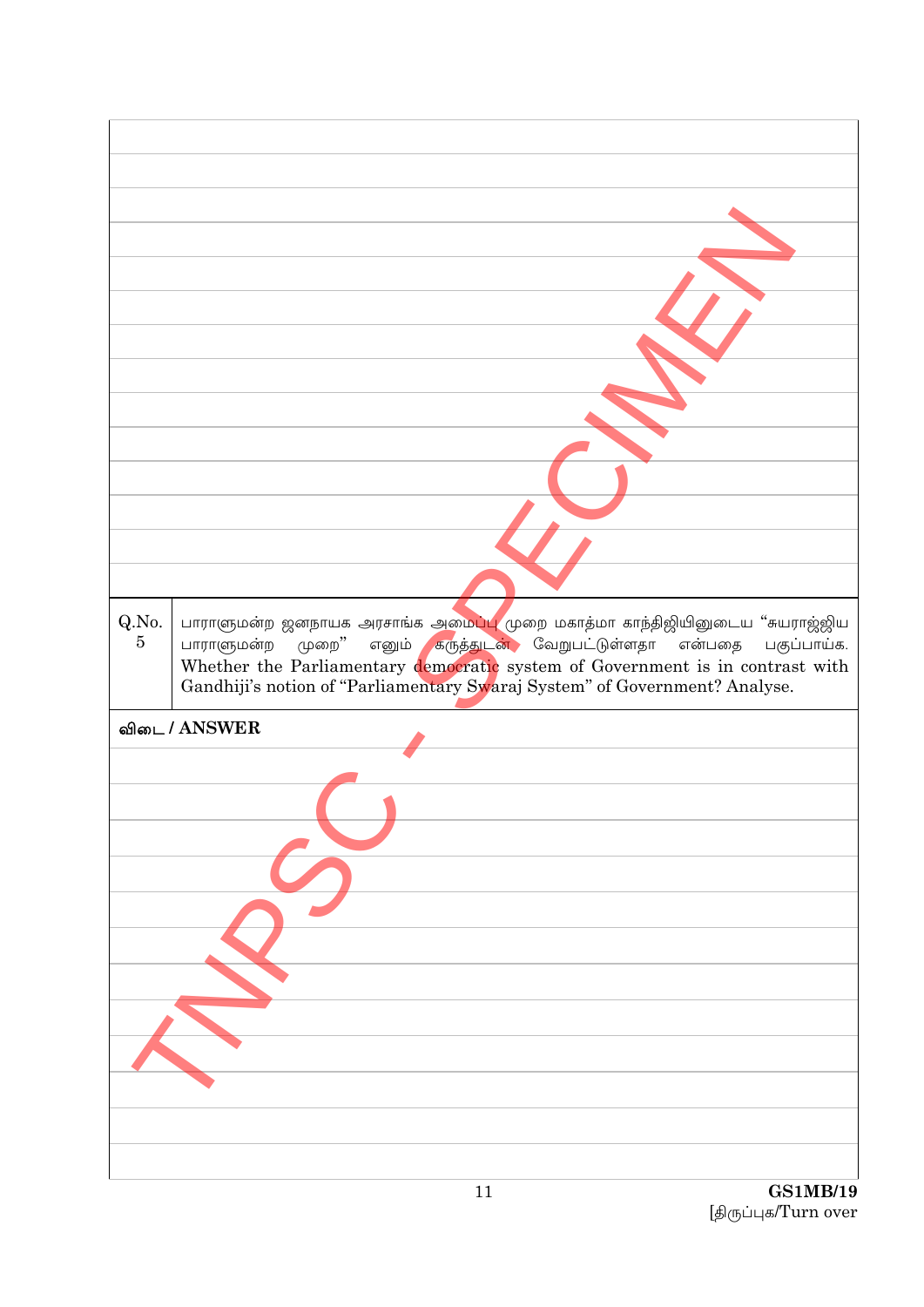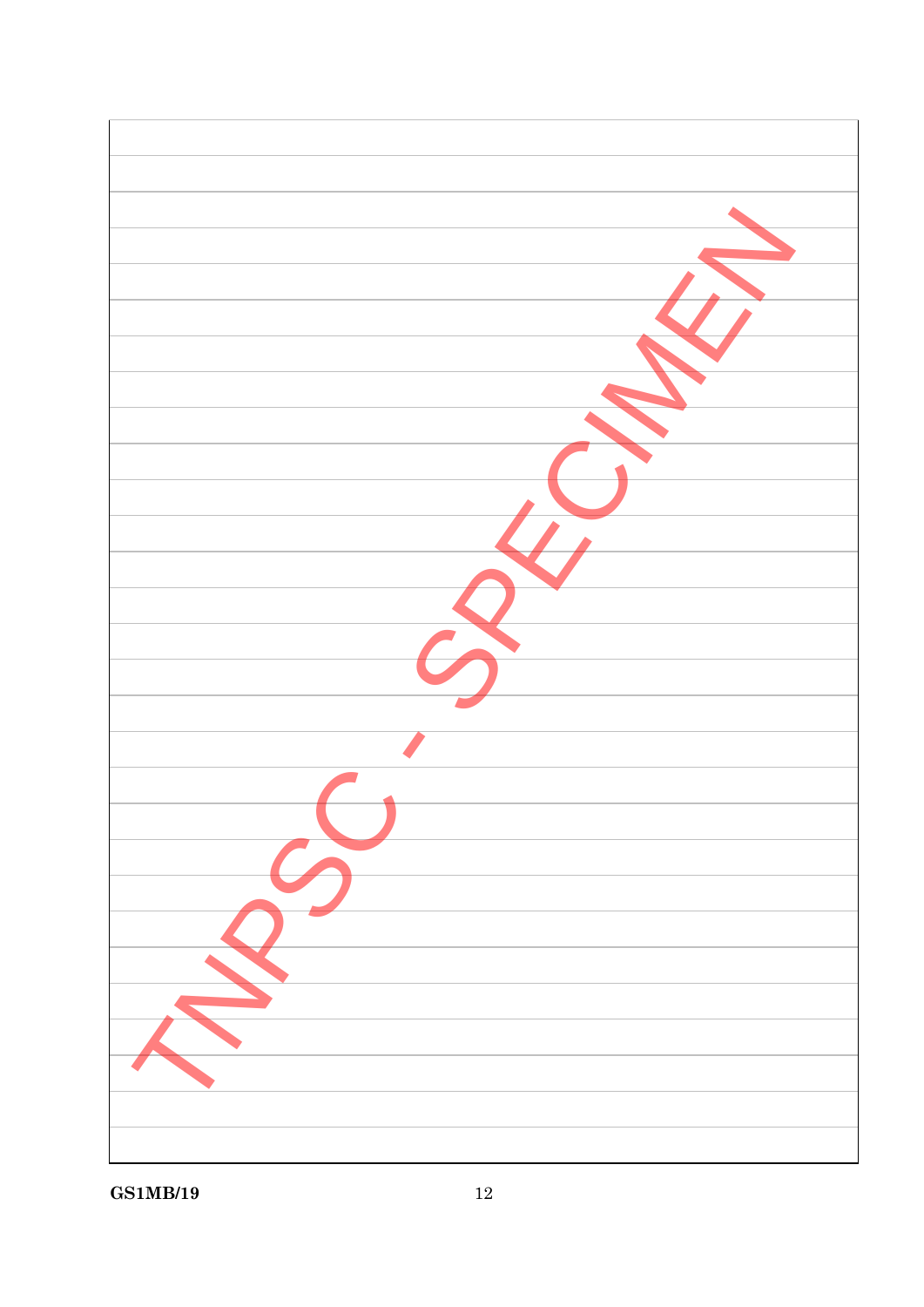### பிரிவு — ஆ

### $SECTION - B$

குறிப்பு : ஒவ்வொரு வினாவிற்கும் 250 சொ**ற்களுக்கு மிகாமல்** விடையளி<mark>க்க</mark>வும்.  $i)$ 

Answer not exceeding 250 words each. Note:

- ஒவ்வொரு வினாவிற்கும் **பதினைந்து மதிப்பெண்கள்**.  $\mathbf{ii}$ Each question carries *fifteen* marks.
- கொடுக்கப்பட்டுள்ள **ஐந்து** வினாக்களில் எவையேனும் <mark>நான்கு</mark> வினாக்களுக்கு iii) மட்டும் விடையளிக்கவும்.

Answer any four questions out of five questions

 $(4 \times 15 = 60)$ 

| Q.No.<br>$6\phantom{1}6$ | மாநிலத்தில் உயர் நீதிமன்றம் என்பது விரிவான மற <mark>்ற</mark> ும் செயல் <mark>வினைவுடைய உச்சநிலை மேல்</mark><br>முறையீட்டு அதிகாரங்களை பெற்ற நீதிமன்றம் ஆகும். <mark>விளக்கக்</mark> குறிப்பு தருக.<br>The High Court is the highest Court of appeal in the State, vested with quite<br>extensive and effective powers. Comment. |
|--------------------------|----------------------------------------------------------------------------------------------------------------------------------------------------------------------------------------------------------------------------------------------------------------------------------------------------------------------------------|
|                          | விடை / ANSWER                                                                                                                                                                                                                                                                                                                    |
|                          |                                                                                                                                                                                                                                                                                                                                  |
|                          |                                                                                                                                                                                                                                                                                                                                  |
|                          |                                                                                                                                                                                                                                                                                                                                  |
|                          |                                                                                                                                                                                                                                                                                                                                  |
|                          |                                                                                                                                                                                                                                                                                                                                  |
|                          |                                                                                                                                                                                                                                                                                                                                  |
|                          |                                                                                                                                                                                                                                                                                                                                  |
|                          |                                                                                                                                                                                                                                                                                                                                  |
|                          |                                                                                                                                                                                                                                                                                                                                  |
|                          |                                                                                                                                                                                                                                                                                                                                  |
|                          |                                                                                                                                                                                                                                                                                                                                  |
|                          |                                                                                                                                                                                                                                                                                                                                  |
|                          |                                                                                                                                                                                                                                                                                                                                  |
|                          |                                                                                                                                                                                                                                                                                                                                  |
|                          |                                                                                                                                                                                                                                                                                                                                  |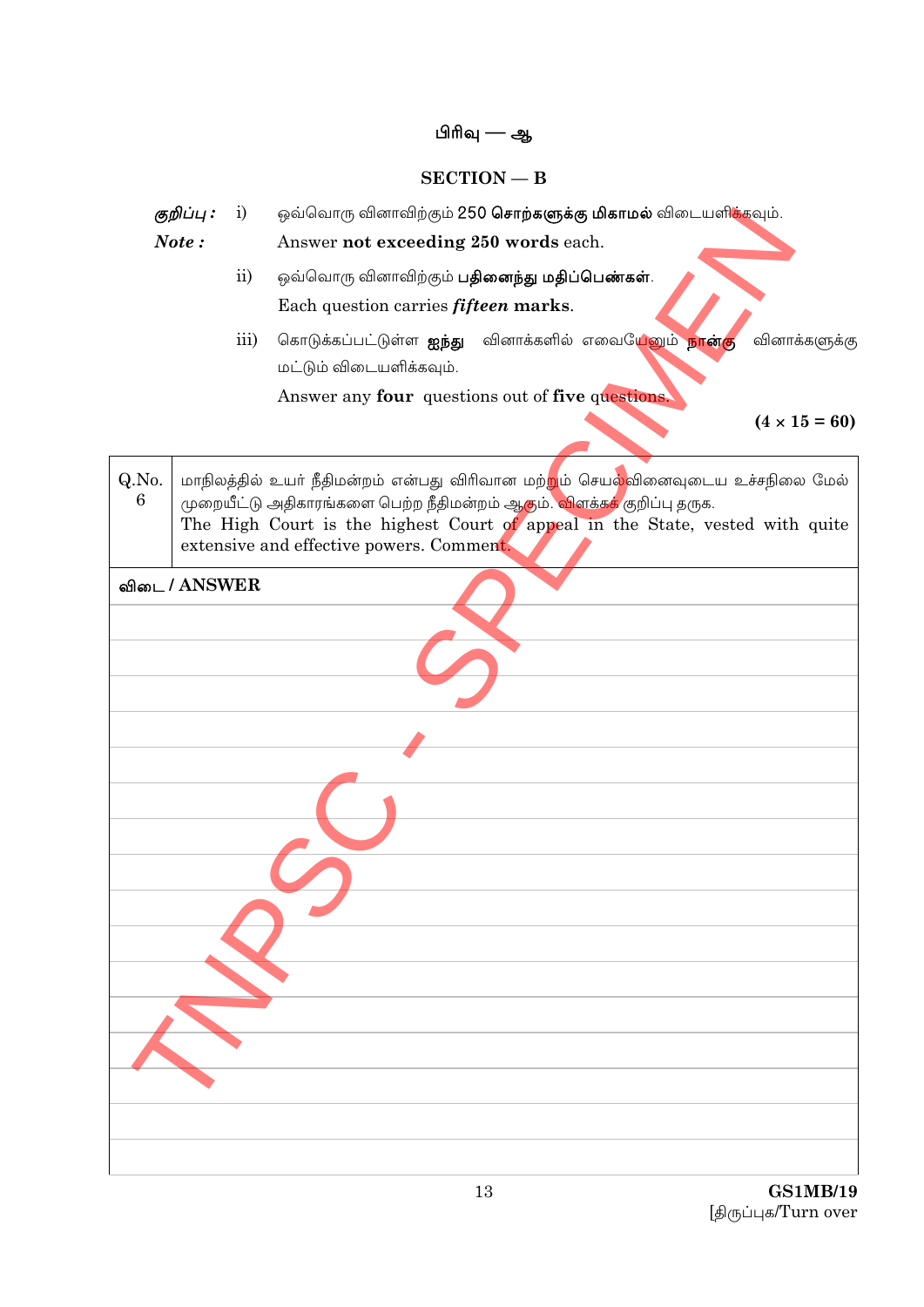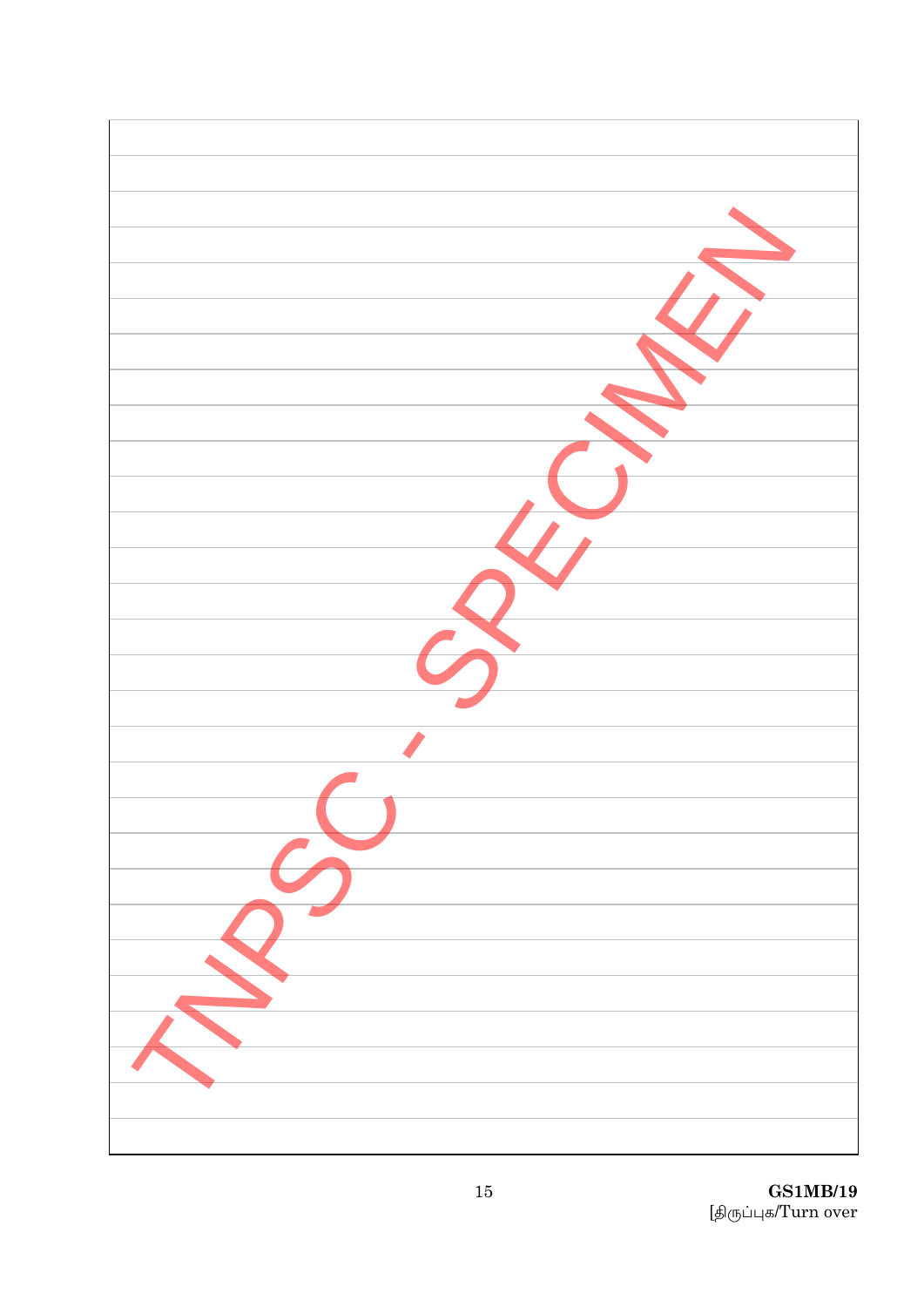| Q.No.<br>$\overline{7}$ | அனைத்து அரசியல் சாா்ந்த அமைப்புகள் மீதும் சட்டம் இயற்றும் அதிகாரம்<br>இந்திய<br>பாராளுமன்றத்திற்கு மட்டுமே உள்ளது. இந்த வாக்கியத்தின் அடிப்படையில்<br>இந்திய<br>பாராளுமன்றத்தின் அமைப்பு மற்றும் அதிகாரங்களை வெளிக்கொணர்க.<br>The Indian Parliament alone possesses legislative supremacy and thereby ultimate<br>powers over all political bodies in India. In light of the above statement, bring out<br>the composition and powers of the Indian Parliament. |
|-------------------------|-----------------------------------------------------------------------------------------------------------------------------------------------------------------------------------------------------------------------------------------------------------------------------------------------------------------------------------------------------------------------------------------------------------------------------------------------------------------|
|                         | விடை / ANSWER                                                                                                                                                                                                                                                                                                                                                                                                                                                   |
|                         |                                                                                                                                                                                                                                                                                                                                                                                                                                                                 |
|                         |                                                                                                                                                                                                                                                                                                                                                                                                                                                                 |
|                         |                                                                                                                                                                                                                                                                                                                                                                                                                                                                 |
|                         |                                                                                                                                                                                                                                                                                                                                                                                                                                                                 |
|                         |                                                                                                                                                                                                                                                                                                                                                                                                                                                                 |
|                         |                                                                                                                                                                                                                                                                                                                                                                                                                                                                 |
|                         |                                                                                                                                                                                                                                                                                                                                                                                                                                                                 |
|                         |                                                                                                                                                                                                                                                                                                                                                                                                                                                                 |
|                         |                                                                                                                                                                                                                                                                                                                                                                                                                                                                 |
|                         |                                                                                                                                                                                                                                                                                                                                                                                                                                                                 |
|                         |                                                                                                                                                                                                                                                                                                                                                                                                                                                                 |
|                         |                                                                                                                                                                                                                                                                                                                                                                                                                                                                 |
|                         |                                                                                                                                                                                                                                                                                                                                                                                                                                                                 |
|                         |                                                                                                                                                                                                                                                                                                                                                                                                                                                                 |
|                         |                                                                                                                                                                                                                                                                                                                                                                                                                                                                 |
|                         |                                                                                                                                                                                                                                                                                                                                                                                                                                                                 |
|                         |                                                                                                                                                                                                                                                                                                                                                                                                                                                                 |
|                         |                                                                                                                                                                                                                                                                                                                                                                                                                                                                 |
|                         |                                                                                                                                                                                                                                                                                                                                                                                                                                                                 |
|                         |                                                                                                                                                                                                                                                                                                                                                                                                                                                                 |
|                         |                                                                                                                                                                                                                                                                                                                                                                                                                                                                 |
|                         |                                                                                                                                                                                                                                                                                                                                                                                                                                                                 |
|                         |                                                                                                                                                                                                                                                                                                                                                                                                                                                                 |
|                         |                                                                                                                                                                                                                                                                                                                                                                                                                                                                 |
|                         |                                                                                                                                                                                                                                                                                                                                                                                                                                                                 |
|                         |                                                                                                                                                                                                                                                                                                                                                                                                                                                                 |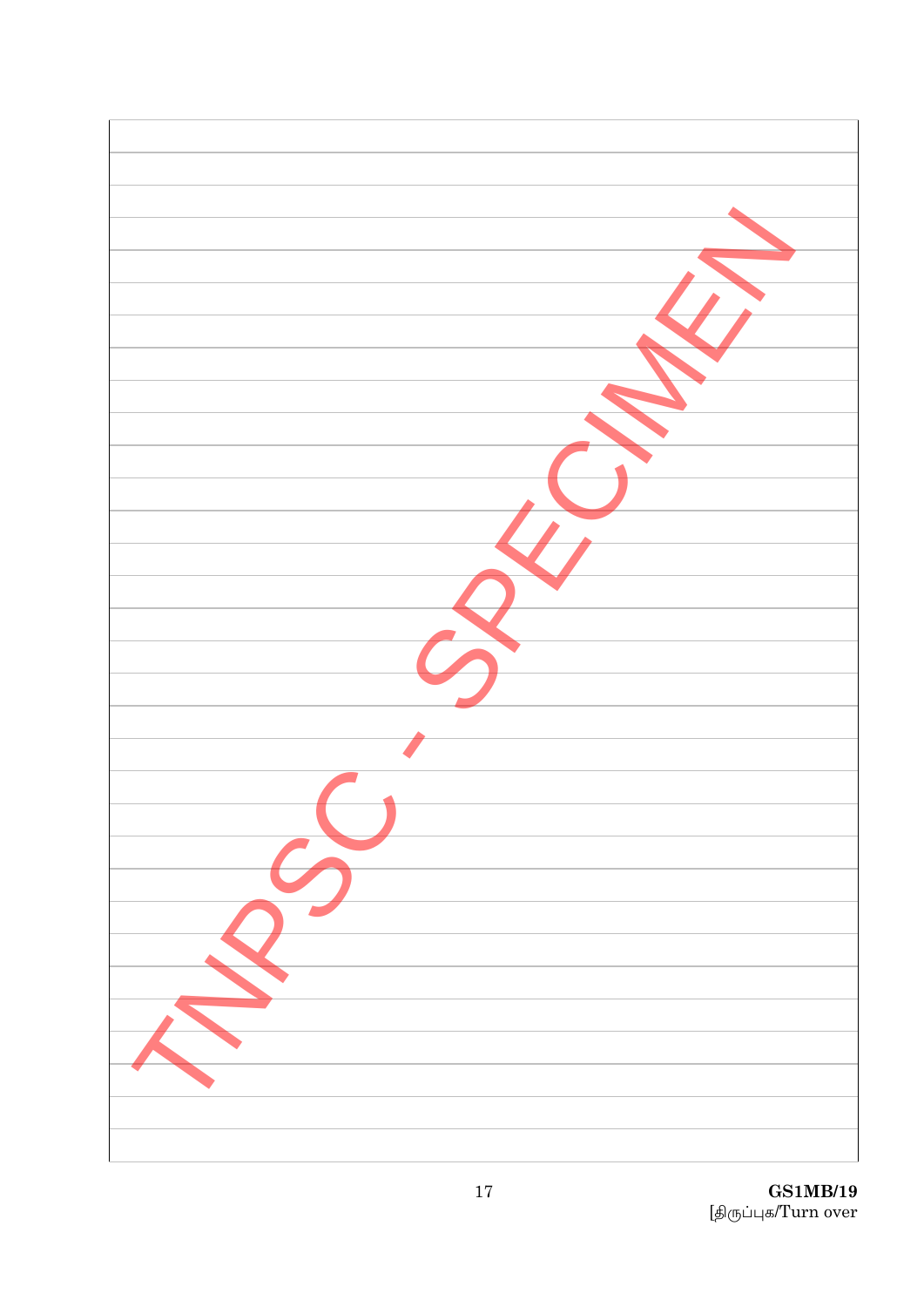| Q.No. | நிதி ஆயோக் என்பது இந்திய <mark>அரசின் முத</mark> ன்மை வாய்ந்த கொள்கை சிந்தனை கூடமாகும்.                                                                                     |
|-------|-----------------------------------------------------------------------------------------------------------------------------------------------------------------------------|
| $8\,$ | இந்நிறுவனம் மத்திய மற்றும் மா <mark>நில அரச</mark> ுகளுக்கான இலக்கு மற்றும் கொள்கை உள்ளீடுகள்                                                                               |
|       | மற்றுமல்லாது தொழில் நுட்பம் தொடர்புடைய ஆலோசனை வழங்குகிறது. விளக்குக.                                                                                                        |
|       | NITI Aayog is the premier policy 'Think Tank' of the Government of India providing<br>directional and policy inputs and relevant technical advice to the Centre and States. |
|       | Explain.                                                                                                                                                                    |
|       | விடை / ANSWER                                                                                                                                                               |
|       |                                                                                                                                                                             |
|       |                                                                                                                                                                             |
|       |                                                                                                                                                                             |
|       |                                                                                                                                                                             |
|       |                                                                                                                                                                             |
|       |                                                                                                                                                                             |
|       |                                                                                                                                                                             |
|       |                                                                                                                                                                             |
|       |                                                                                                                                                                             |
|       |                                                                                                                                                                             |
|       |                                                                                                                                                                             |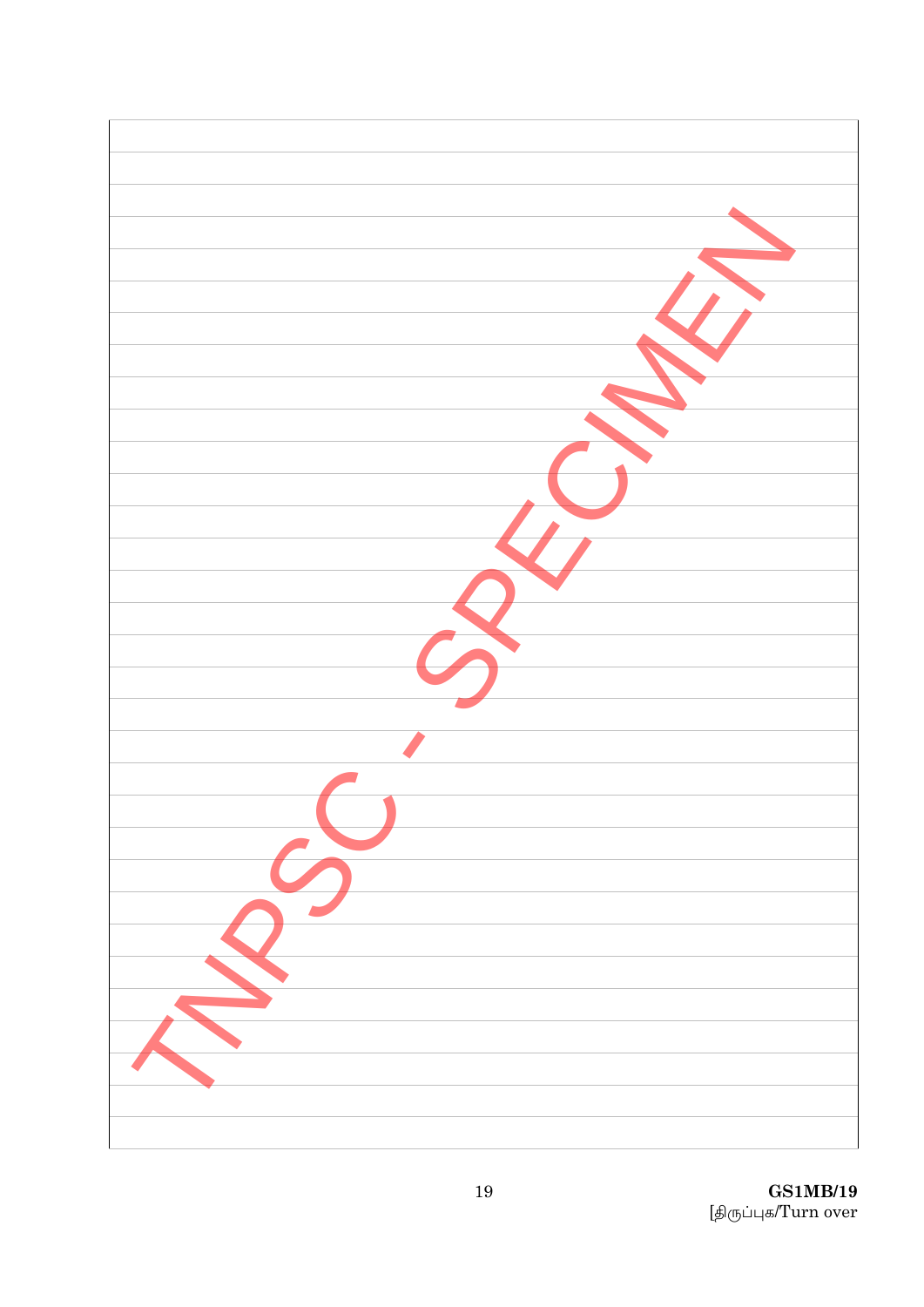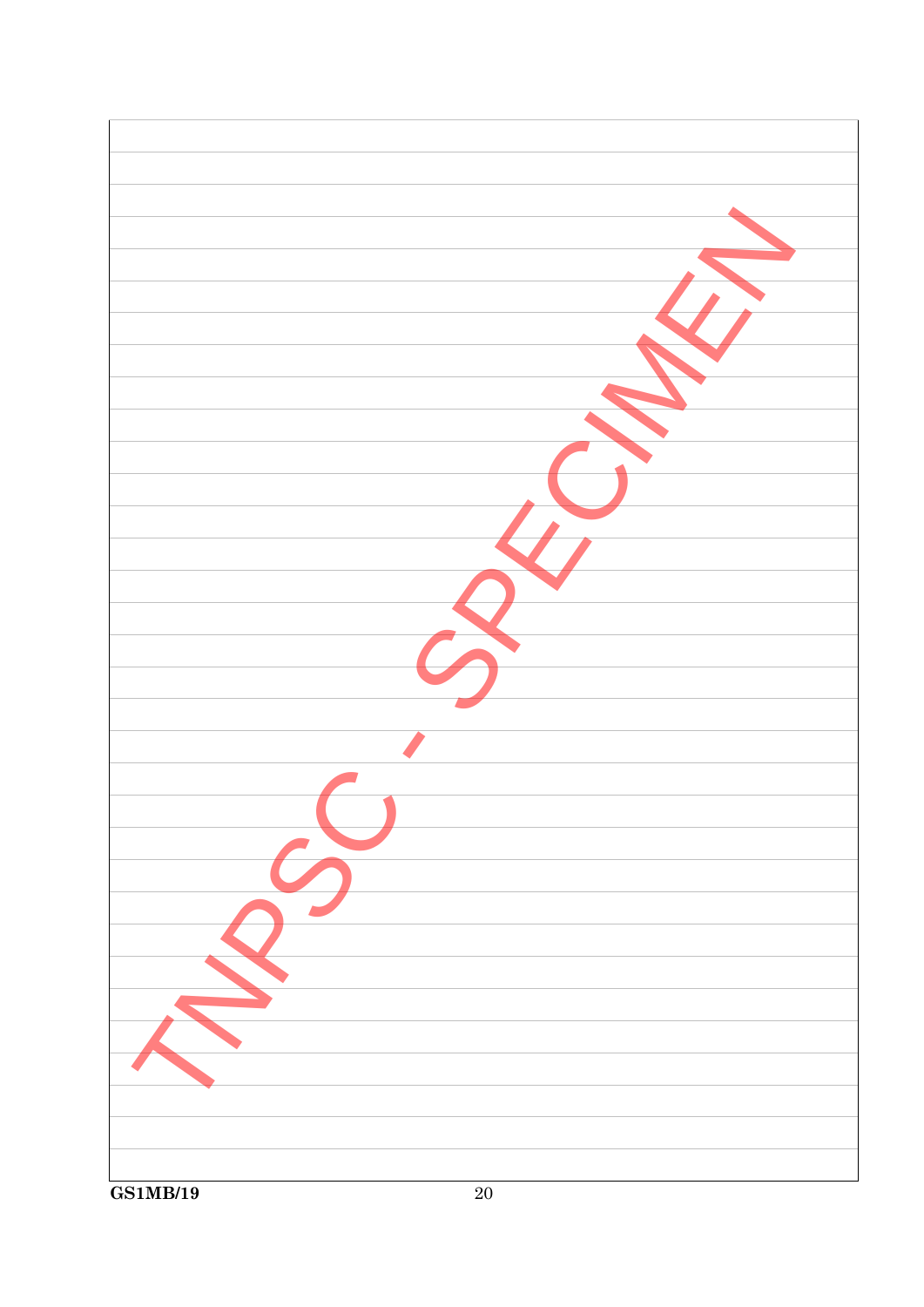$Q.No.$ முதல் அரசியலமைப்புத் திருத்தச்சட்டம் 1951-ன் கீழ் இந்திய அரசியலமைப்புச் சட்டத்தில் 9 கொண்டு வரப்பட்ட மூன்று முக்கியத் திருத்தங்கள் அன்றைய கால கட்டத்தில் கட்டமைக்கப்பட்ட தேசிய நிர்மாணப் பணிகளோடு உள்ளிணைக்கப்பட்டதாகவே இருந்தது. இக் கூற்றினை விரிவாக ஆராய்க. The three main amendments to the Indian Constitution under the First Amendment Act 1951 made the Constitution intrinsically linked with three different aspects of the Nation-building project in India at that time - Explore this statement elaborately. விடை / ANSWER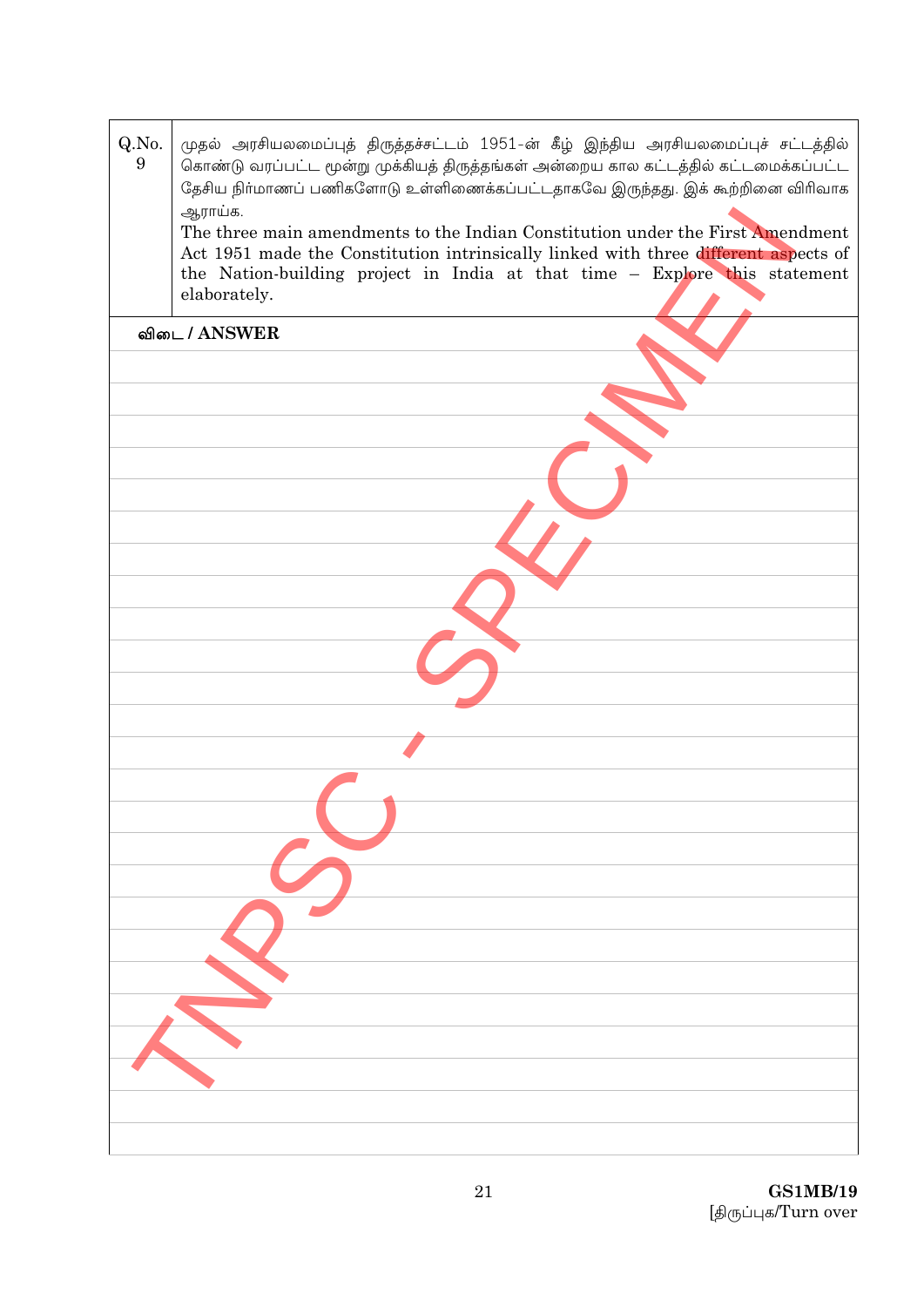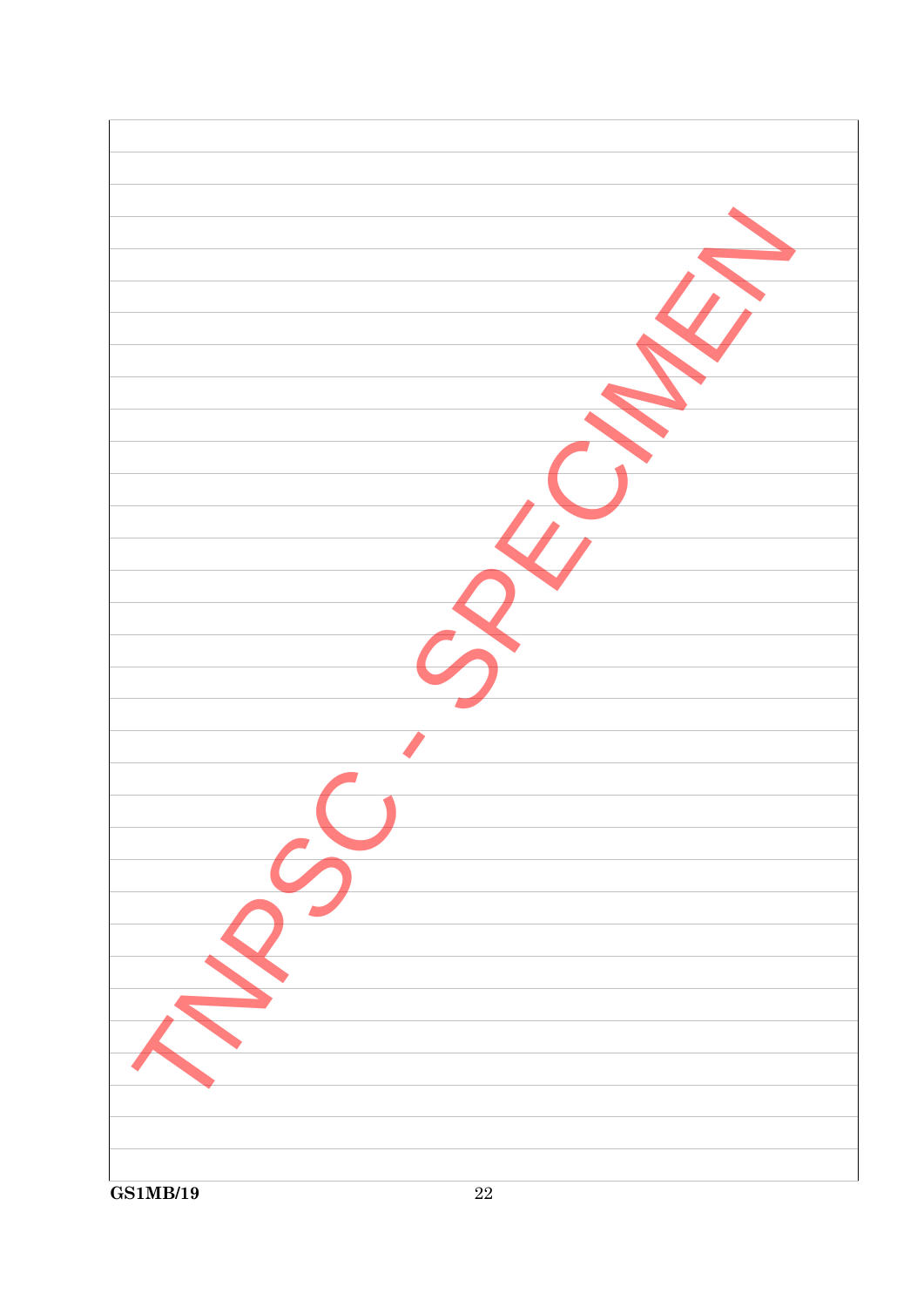| Q.No.<br>10 | இந்திய அரசியலமைப்பு சட்டம் <mark>மற்ற நாடுகளி</mark> ன் அரசியலமைப்பு சட்டங்களிலிருந்து தனித்து<br>திகழ்வதற்கான பல சிறந்த அம்சங்களைக் கொண்டுள்ளது. இவற்றை உரிய உதாரணங்களோடு<br>விவாதிக்கவும். |
|-------------|----------------------------------------------------------------------------------------------------------------------------------------------------------------------------------------------|
|             | The Constitution of India is remarkable for many outstanding features which<br>distinguishes it from other Constitutions. Discuss with suitable examples.                                    |
|             | விடை / ANSWER                                                                                                                                                                                |
|             |                                                                                                                                                                                              |
|             |                                                                                                                                                                                              |
|             |                                                                                                                                                                                              |
|             |                                                                                                                                                                                              |
|             |                                                                                                                                                                                              |
|             |                                                                                                                                                                                              |
|             |                                                                                                                                                                                              |
|             |                                                                                                                                                                                              |
|             |                                                                                                                                                                                              |
|             |                                                                                                                                                                                              |
|             |                                                                                                                                                                                              |
|             |                                                                                                                                                                                              |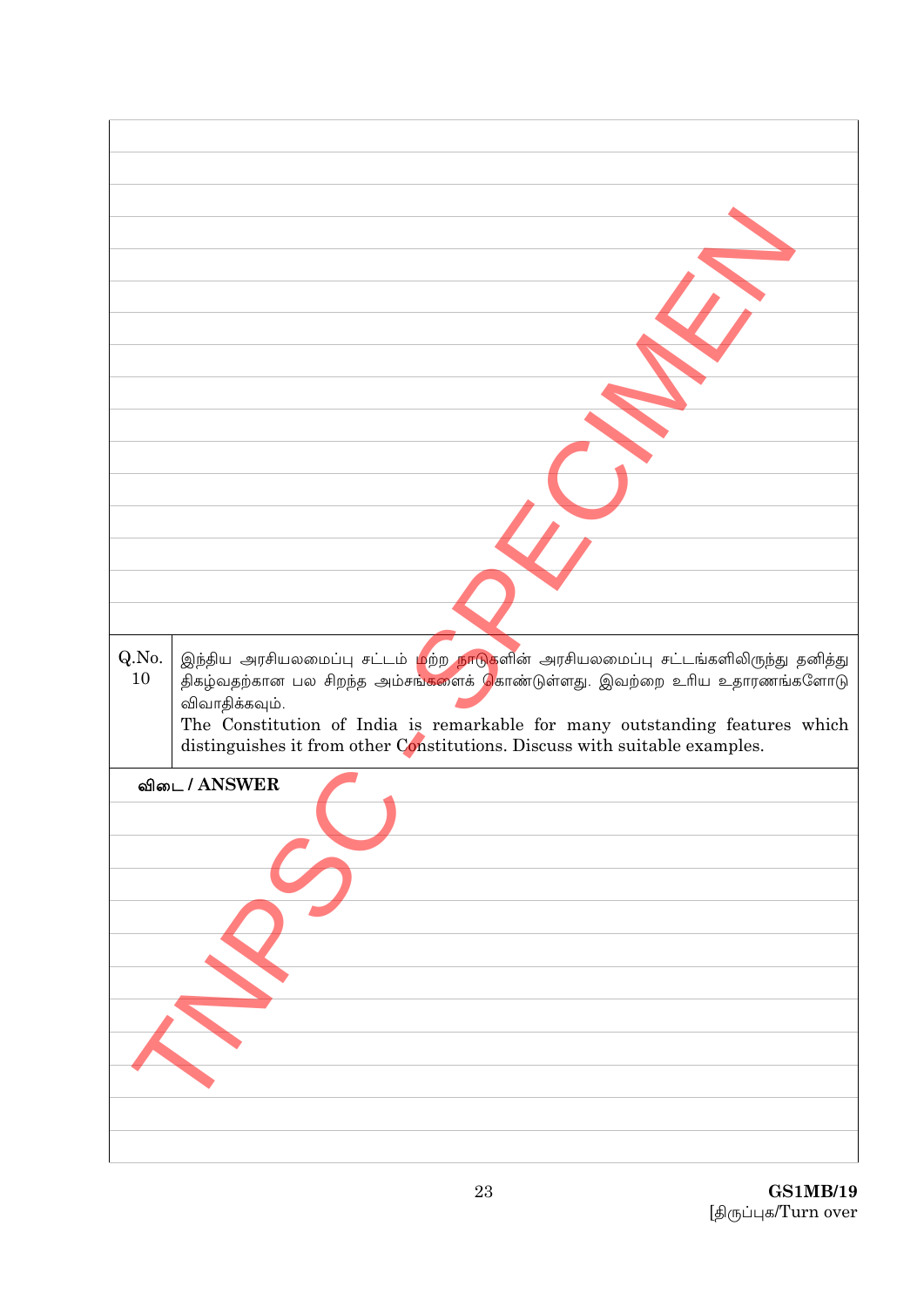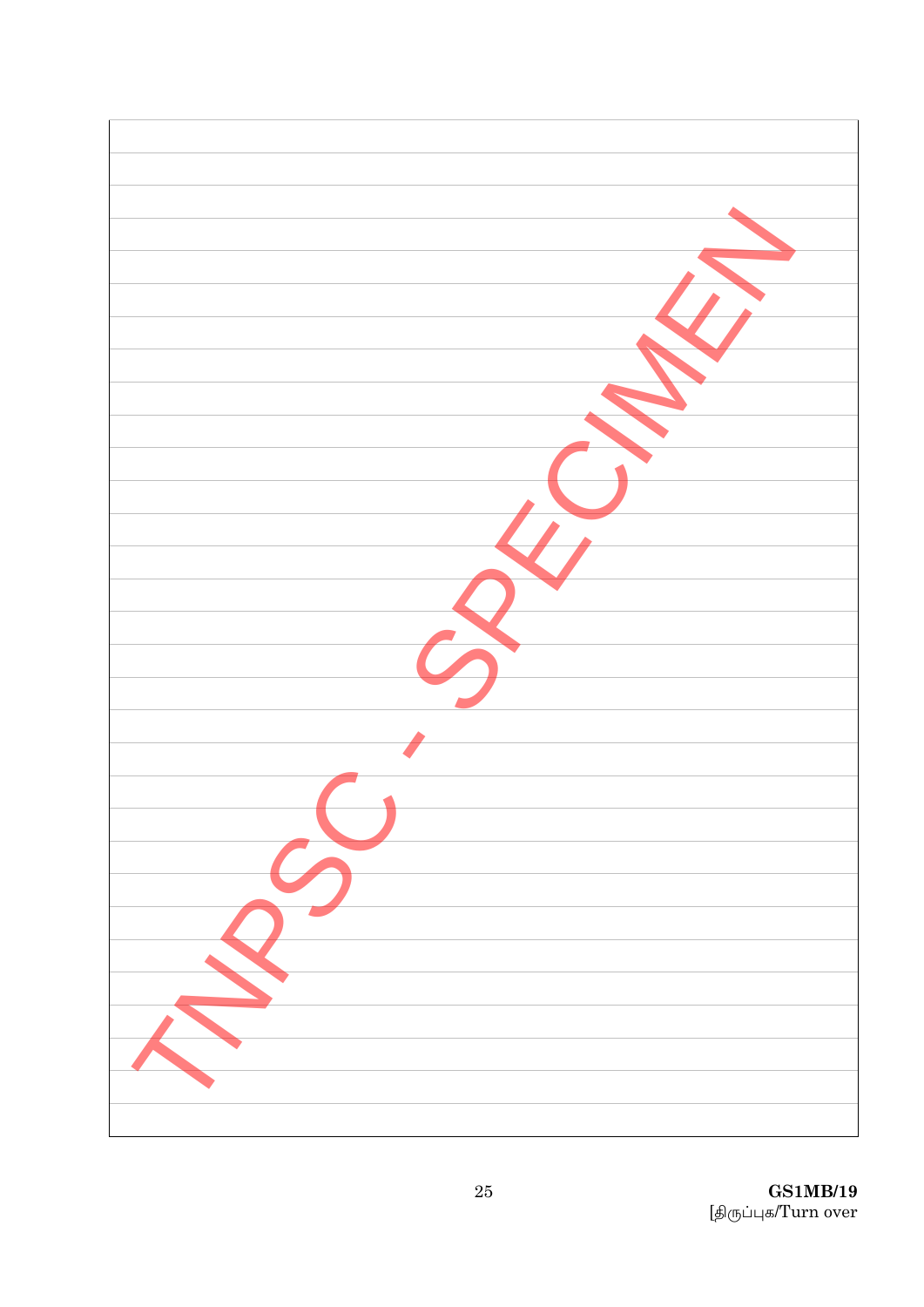|             |                                      |               | அலகு — $\mathrm{II}$                                                                                 |                      |
|-------------|--------------------------------------|---------------|------------------------------------------------------------------------------------------------------|----------------------|
|             |                                      |               | $UNIT - II$                                                                                          |                      |
|             |                                      |               | பிரிவு — அ                                                                                           |                      |
|             |                                      |               | $SECTION - A$                                                                                        |                      |
|             | குறிப்பு :<br>Note:                  | i)            | ஒவ்வொரு வினாவிற்கும் 150 சொற்களுக்கு மிகாமல் விடையளிக்கவும்.<br>Answer not exceeding 150 words each. |                      |
|             |                                      | $\mathbf{ii}$ | ஒவ்வொரு வினாவிற்கும் <b>பத்து மதிப்பெண்கள்</b> .<br>Each question carries ten marks.                 |                      |
|             |                                      | iii)          | கொடுக்கப்பட்டுள்ள <b>நான்கு</b> வினாக்களில் எவையேனும் <b>மூன்று</b><br>மட்டும் விடையளிக்கவும்.       | வினாக்களுக்கு        |
|             |                                      |               | Answer any three questions out of four questions.                                                    |                      |
|             |                                      |               |                                                                                                      | $(3 \times 10 = 30)$ |
| Q.No.<br>11 |                                      |               | அறிவியல் தொழில்நுட்ப துறைகளில் நோபல <mark>் பரிசுபெற்ற</mark> இந்தியர்களின் பங்களிப்பினை             |                      |
|             | எடுத்துக்காட்டுக.<br>and Technology. |               | Highlight the contributions made by Indian Nobel laureates in the field of Science                   |                      |
|             | விடை / ANSWER                        |               |                                                                                                      |                      |
|             |                                      |               |                                                                                                      |                      |
|             |                                      |               |                                                                                                      |                      |
|             |                                      |               |                                                                                                      |                      |
|             |                                      |               |                                                                                                      |                      |
|             |                                      |               |                                                                                                      |                      |
|             |                                      |               |                                                                                                      |                      |
|             |                                      |               |                                                                                                      |                      |
|             |                                      |               |                                                                                                      |                      |
|             |                                      |               |                                                                                                      |                      |
|             |                                      |               |                                                                                                      |                      |
|             |                                      |               |                                                                                                      |                      |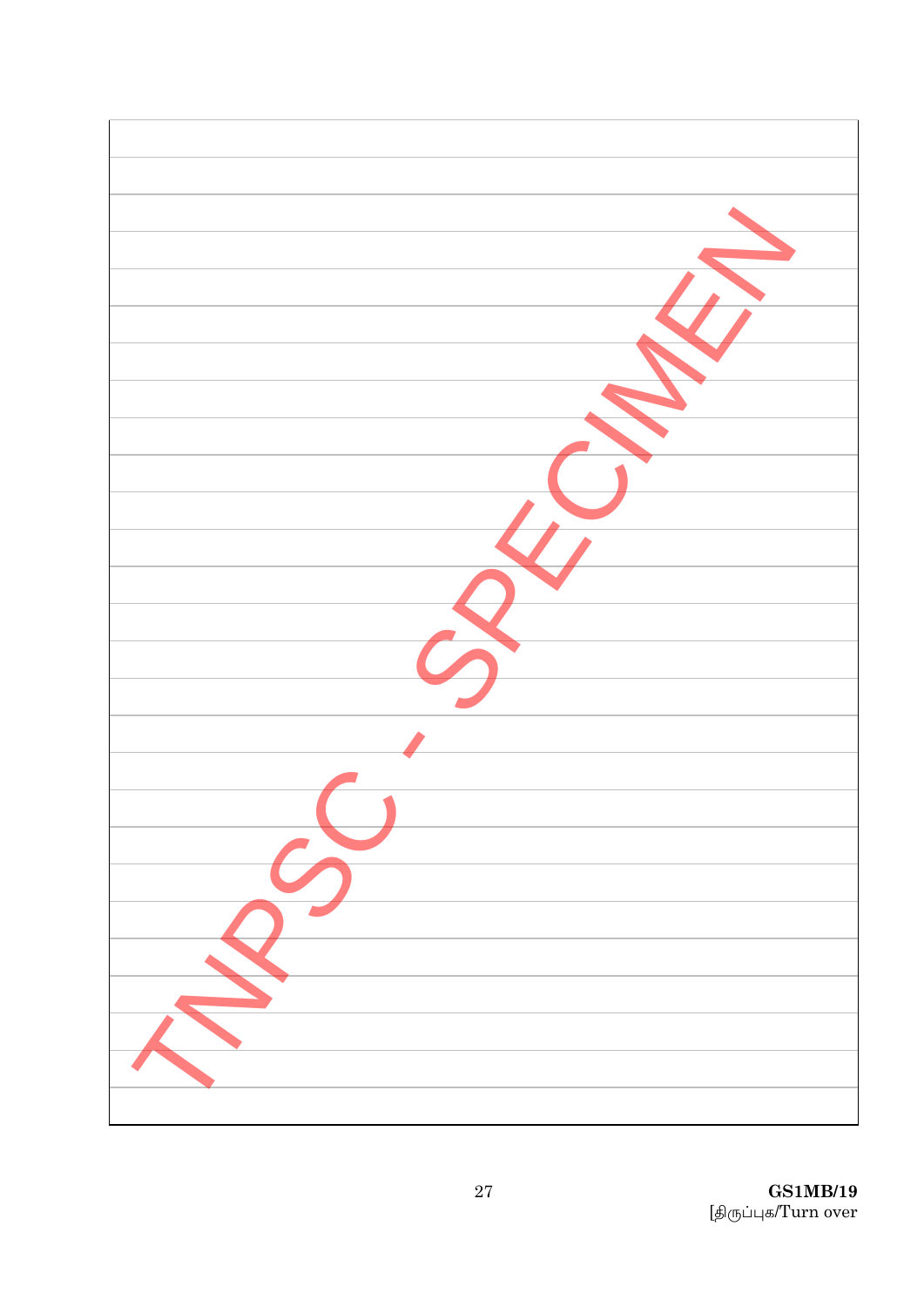| Q.No.<br>$12\,$ | நானோ மருந்துகளின் சிறப்பியல்புகளை விவரி<br>Describe the characteristics of Nanomedicine. |
|-----------------|------------------------------------------------------------------------------------------|
|                 | விடை / ANSWER                                                                            |
|                 |                                                                                          |
|                 |                                                                                          |
|                 |                                                                                          |
|                 |                                                                                          |
|                 |                                                                                          |
|                 |                                                                                          |
|                 |                                                                                          |
|                 |                                                                                          |
|                 |                                                                                          |
|                 |                                                                                          |
|                 |                                                                                          |
|                 |                                                                                          |
|                 |                                                                                          |
|                 |                                                                                          |
|                 |                                                                                          |
|                 |                                                                                          |
|                 |                                                                                          |
|                 |                                                                                          |
|                 |                                                                                          |
|                 |                                                                                          |
|                 |                                                                                          |
|                 |                                                                                          |
|                 |                                                                                          |
|                 |                                                                                          |
|                 |                                                                                          |
|                 |                                                                                          |
|                 |                                                                                          |
|                 |                                                                                          |
|                 |                                                                                          |
|                 |                                                                                          |
|                 |                                                                                          |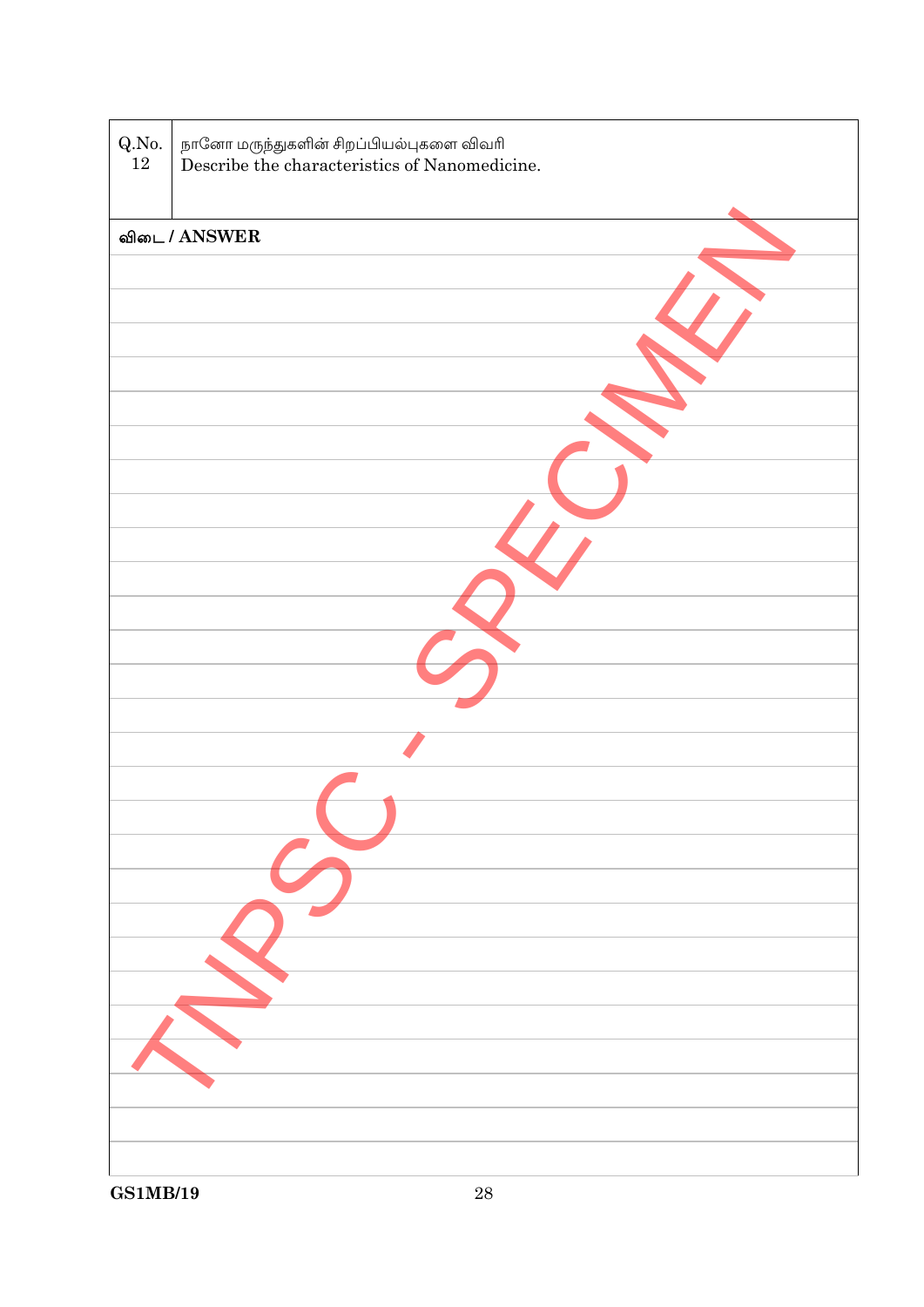| $\operatorname{Q.No.}$<br>உயிர் தொழில் நுட்பத்தில் $\operatorname{CSIR}$ –ன் சாதனைகளை குறிப்பிடுக.<br>$13\,$<br>Mention the achievements of CSIR in the field of biotechnology. |
|---------------------------------------------------------------------------------------------------------------------------------------------------------------------------------|
|                                                                                                                                                                                 |
| விடை / ANSWER                                                                                                                                                                   |
|                                                                                                                                                                                 |
|                                                                                                                                                                                 |
|                                                                                                                                                                                 |
|                                                                                                                                                                                 |
|                                                                                                                                                                                 |
|                                                                                                                                                                                 |
|                                                                                                                                                                                 |
|                                                                                                                                                                                 |
|                                                                                                                                                                                 |
|                                                                                                                                                                                 |
|                                                                                                                                                                                 |
|                                                                                                                                                                                 |
|                                                                                                                                                                                 |
|                                                                                                                                                                                 |
|                                                                                                                                                                                 |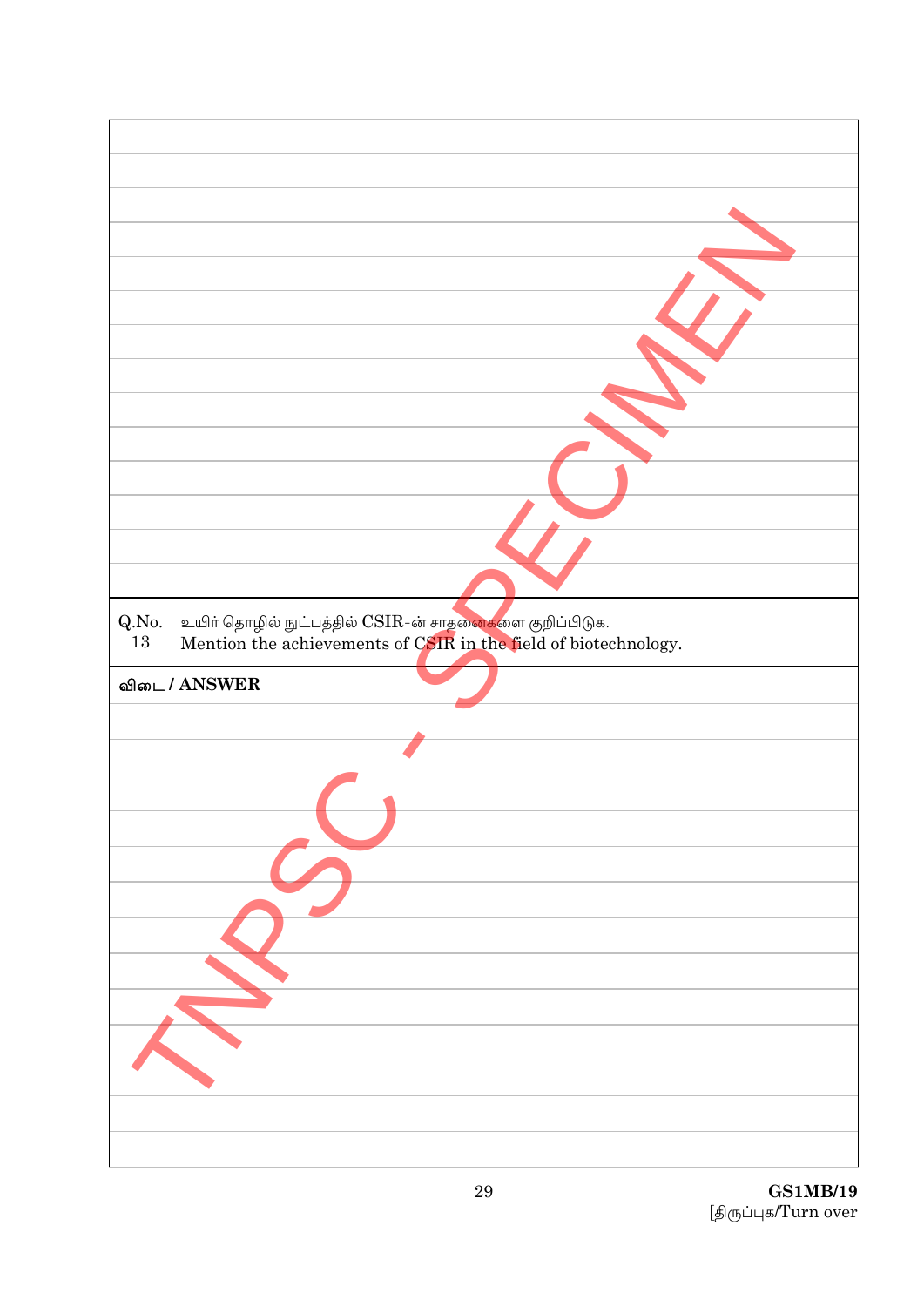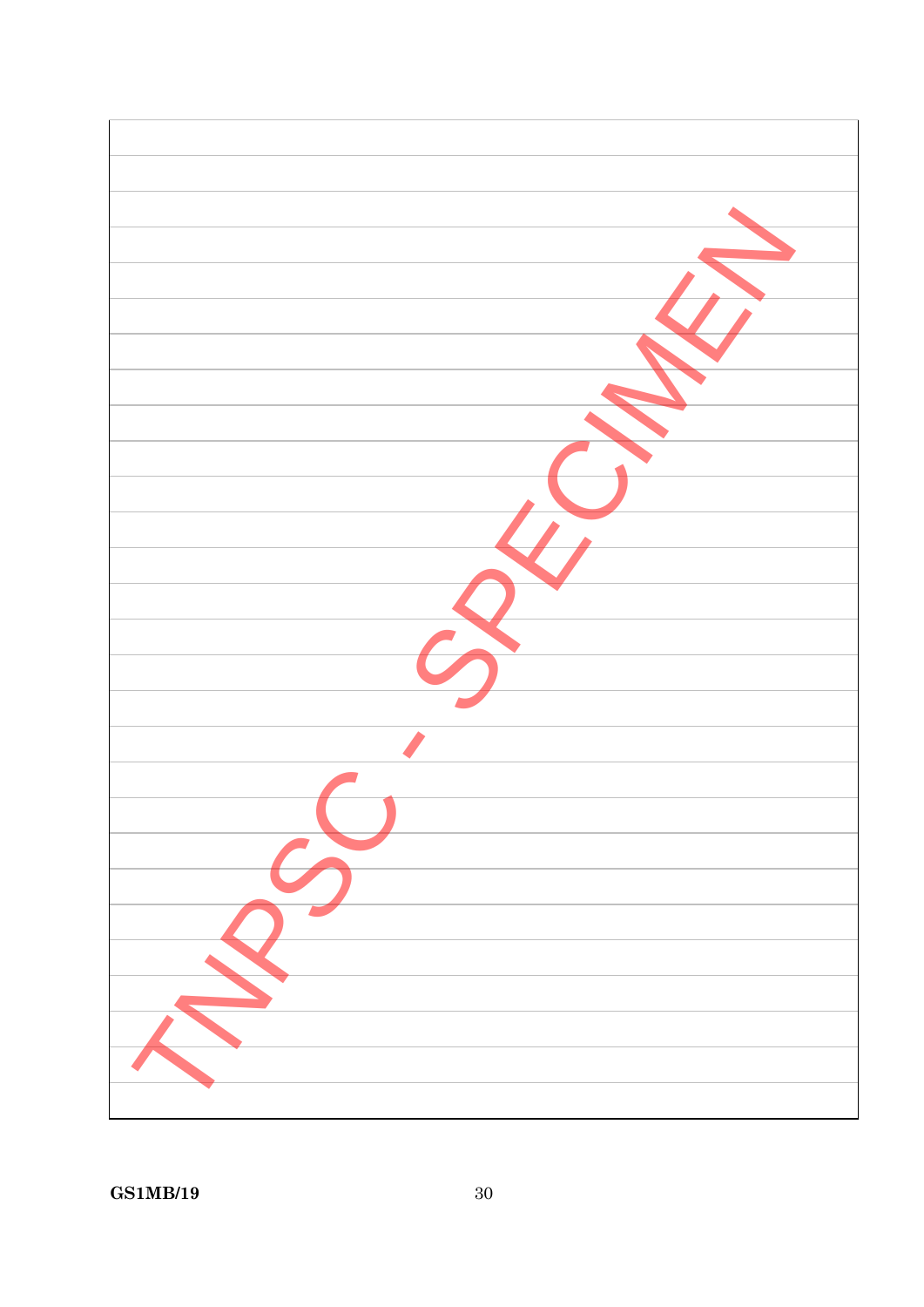| Q.No.<br>14 | வேளாண் துறை நீர் மேலாண்மையில் அறிவியல் மற்றும் தொழில்நுட்பத்தின் பயன்பாடுகளை<br>விவரி.<br>Describe the applications of science and technology in water management with |
|-------------|------------------------------------------------------------------------------------------------------------------------------------------------------------------------|
|             | respect to agricultural sector.                                                                                                                                        |
|             | விடை / ANSWER                                                                                                                                                          |
|             |                                                                                                                                                                        |
|             |                                                                                                                                                                        |
|             |                                                                                                                                                                        |
|             |                                                                                                                                                                        |
|             |                                                                                                                                                                        |
|             |                                                                                                                                                                        |
|             |                                                                                                                                                                        |
|             |                                                                                                                                                                        |
|             |                                                                                                                                                                        |
|             |                                                                                                                                                                        |
|             |                                                                                                                                                                        |
|             |                                                                                                                                                                        |
|             |                                                                                                                                                                        |
|             |                                                                                                                                                                        |
|             |                                                                                                                                                                        |
|             |                                                                                                                                                                        |
|             |                                                                                                                                                                        |
|             |                                                                                                                                                                        |
|             |                                                                                                                                                                        |
|             |                                                                                                                                                                        |
|             |                                                                                                                                                                        |
|             |                                                                                                                                                                        |
|             |                                                                                                                                                                        |
|             |                                                                                                                                                                        |
|             |                                                                                                                                                                        |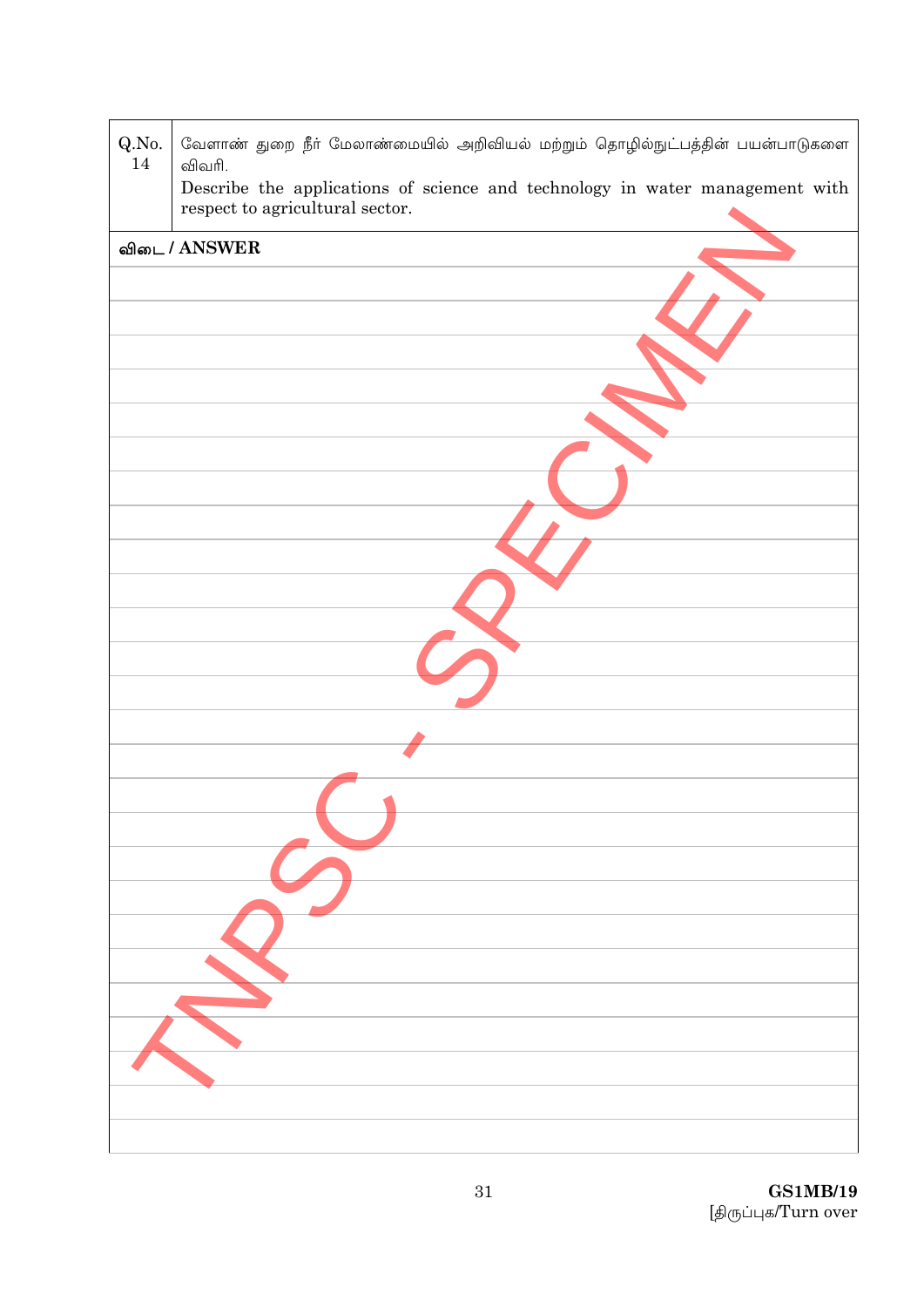**THE DO TO SPECIAL STATES**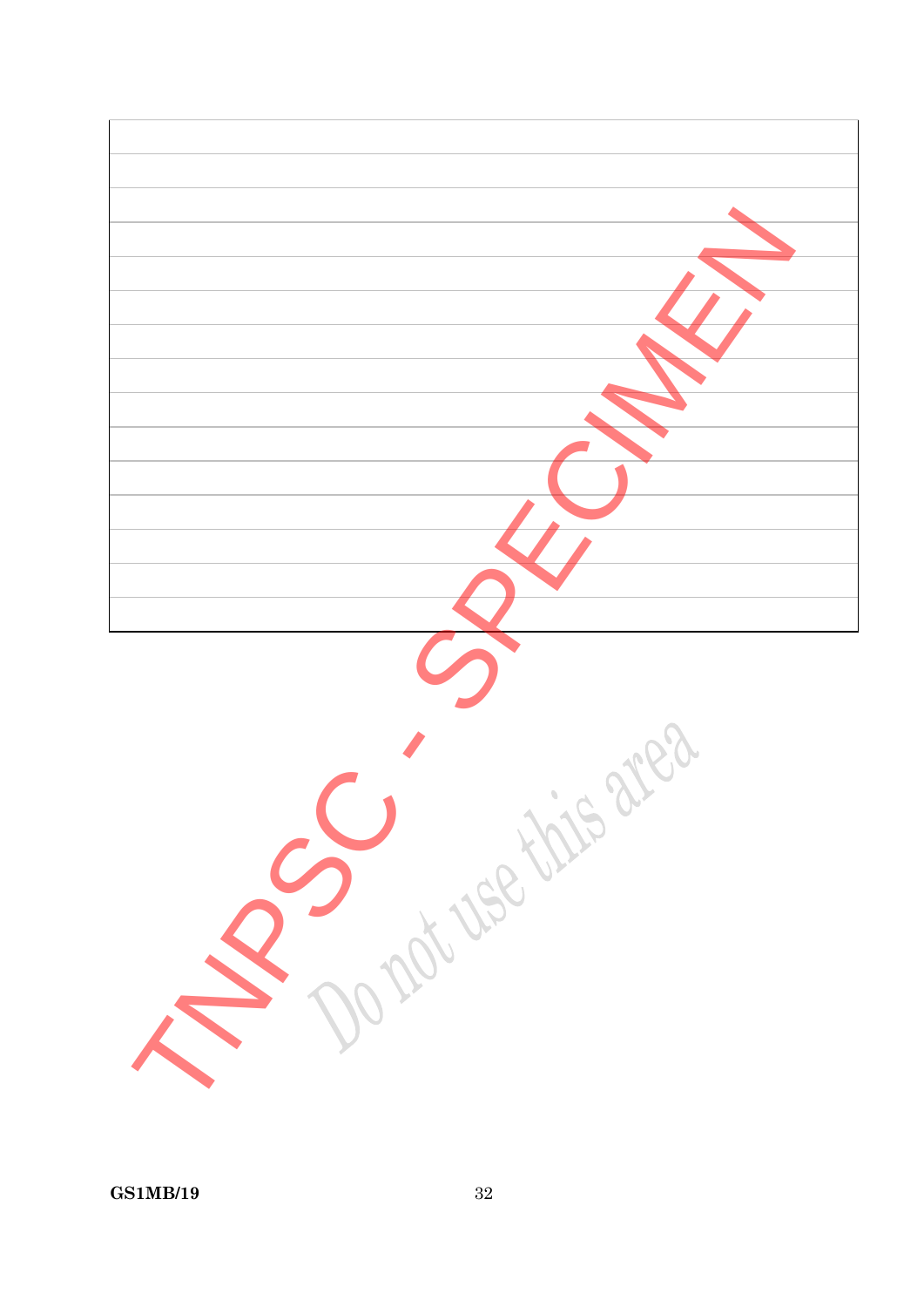### பிரிவு — ஆ

### $SECTION - B$

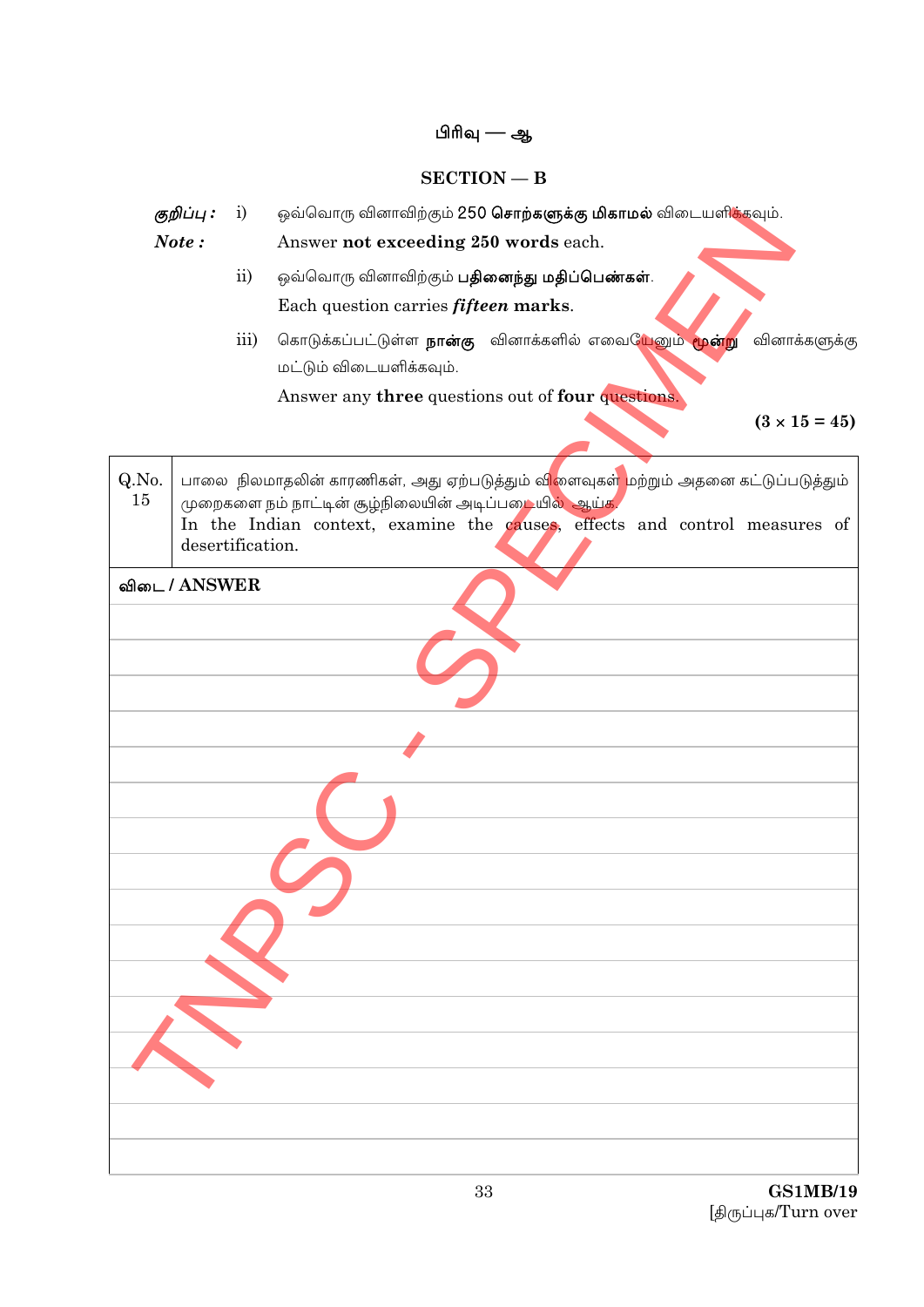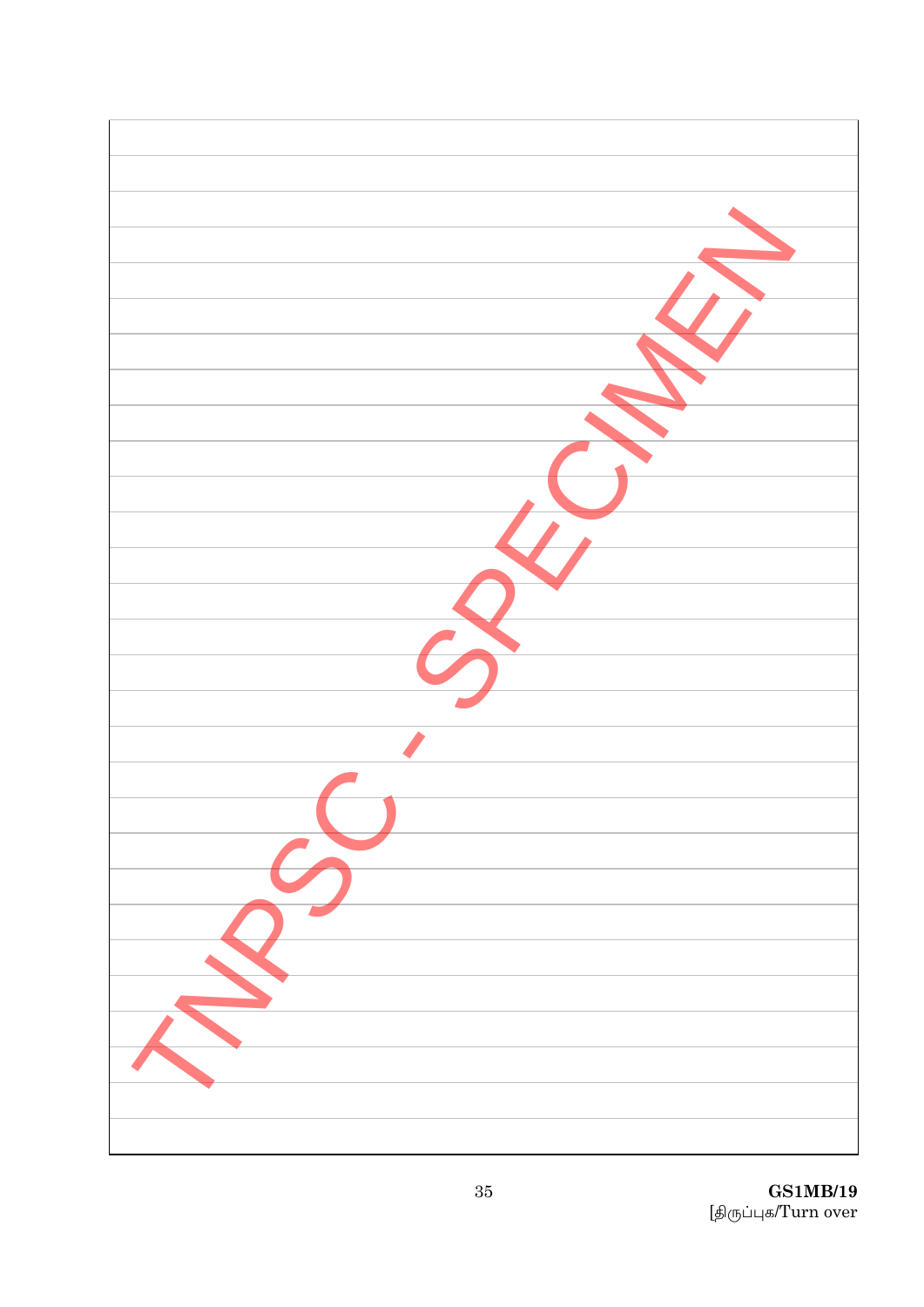| Q.No.<br>16 | "கொசு மிக அபாயகரமான உயிரி" ஏன்? கொசுக்களினால் உருவாகும் பல்வேறு நோய்களை<br>மேற்கோள்காட்டி விரிவாக விவாதி.           |
|-------------|---------------------------------------------------------------------------------------------------------------------|
|             | Why is Mosquito called the most dangerous species? Discuss briefly with reference<br>to various diseases it causes. |
|             | விடை / ANSWER                                                                                                       |
|             |                                                                                                                     |
|             |                                                                                                                     |
|             |                                                                                                                     |
|             |                                                                                                                     |
|             |                                                                                                                     |
|             |                                                                                                                     |
|             |                                                                                                                     |
|             |                                                                                                                     |
|             |                                                                                                                     |
|             |                                                                                                                     |
|             |                                                                                                                     |
|             |                                                                                                                     |
|             |                                                                                                                     |
|             |                                                                                                                     |
|             |                                                                                                                     |
|             |                                                                                                                     |
|             |                                                                                                                     |
|             |                                                                                                                     |
|             |                                                                                                                     |
|             |                                                                                                                     |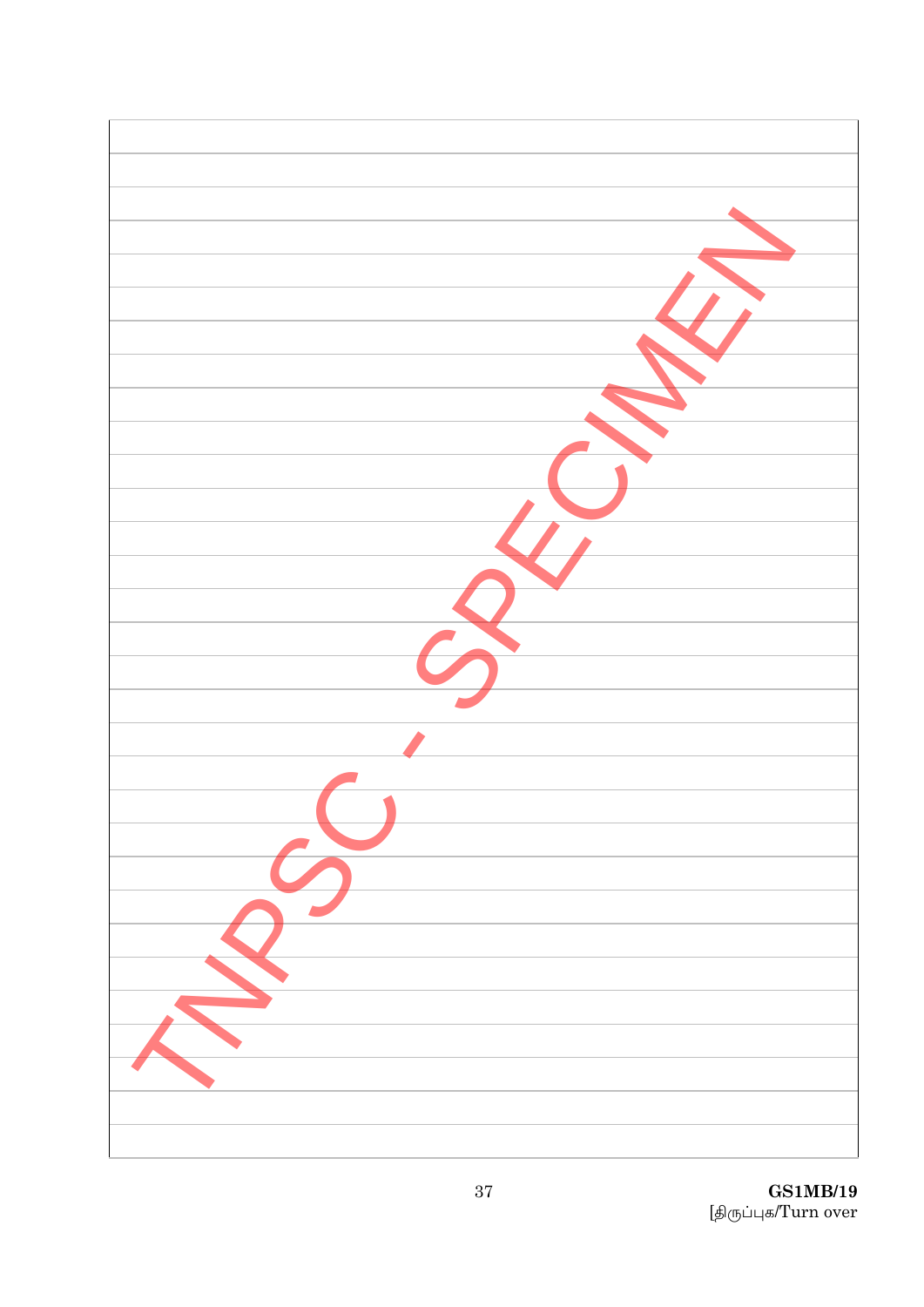| Q.No.<br>17 | பாதுகாப்பு ஆராய்ச்சி மற்றும் மேம்பாட்டு நிறுவனத்தின் (DRDO) வரலாற்றை சுருக்கமாக எழுதி<br>நம் நாட்டுக்கு அதன் பங்களிப்பினையும <mark>் எழு</mark> துக.<br>Give a brief history of Defence Research and Development Organisation (DRDO)<br>and also explain its role in our nation. |
|-------------|----------------------------------------------------------------------------------------------------------------------------------------------------------------------------------------------------------------------------------------------------------------------------------|
|             | விடை / ANSWER                                                                                                                                                                                                                                                                    |
|             |                                                                                                                                                                                                                                                                                  |
|             |                                                                                                                                                                                                                                                                                  |
|             |                                                                                                                                                                                                                                                                                  |
|             |                                                                                                                                                                                                                                                                                  |
|             |                                                                                                                                                                                                                                                                                  |
|             |                                                                                                                                                                                                                                                                                  |
|             |                                                                                                                                                                                                                                                                                  |
|             |                                                                                                                                                                                                                                                                                  |
|             |                                                                                                                                                                                                                                                                                  |
|             |                                                                                                                                                                                                                                                                                  |
|             |                                                                                                                                                                                                                                                                                  |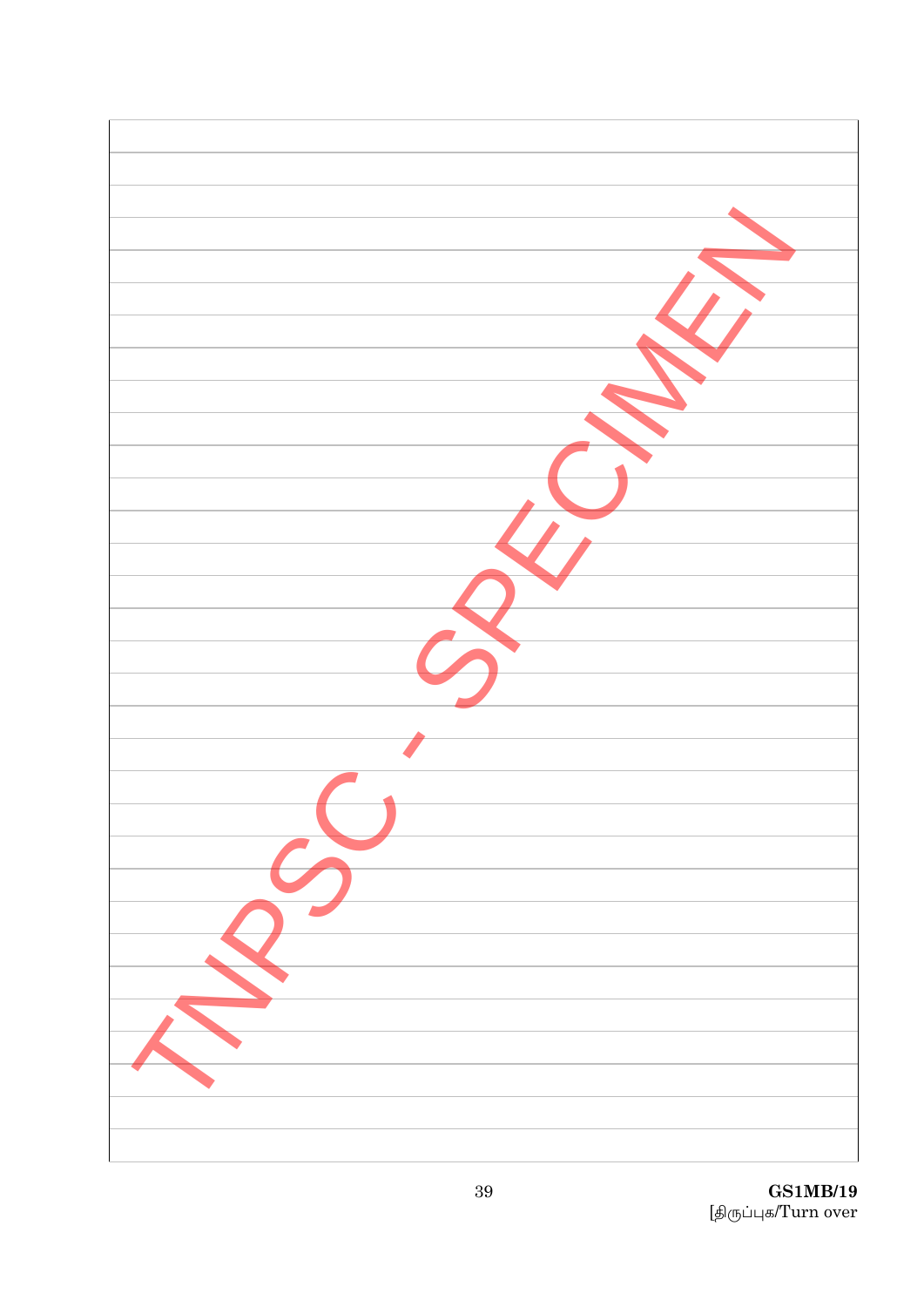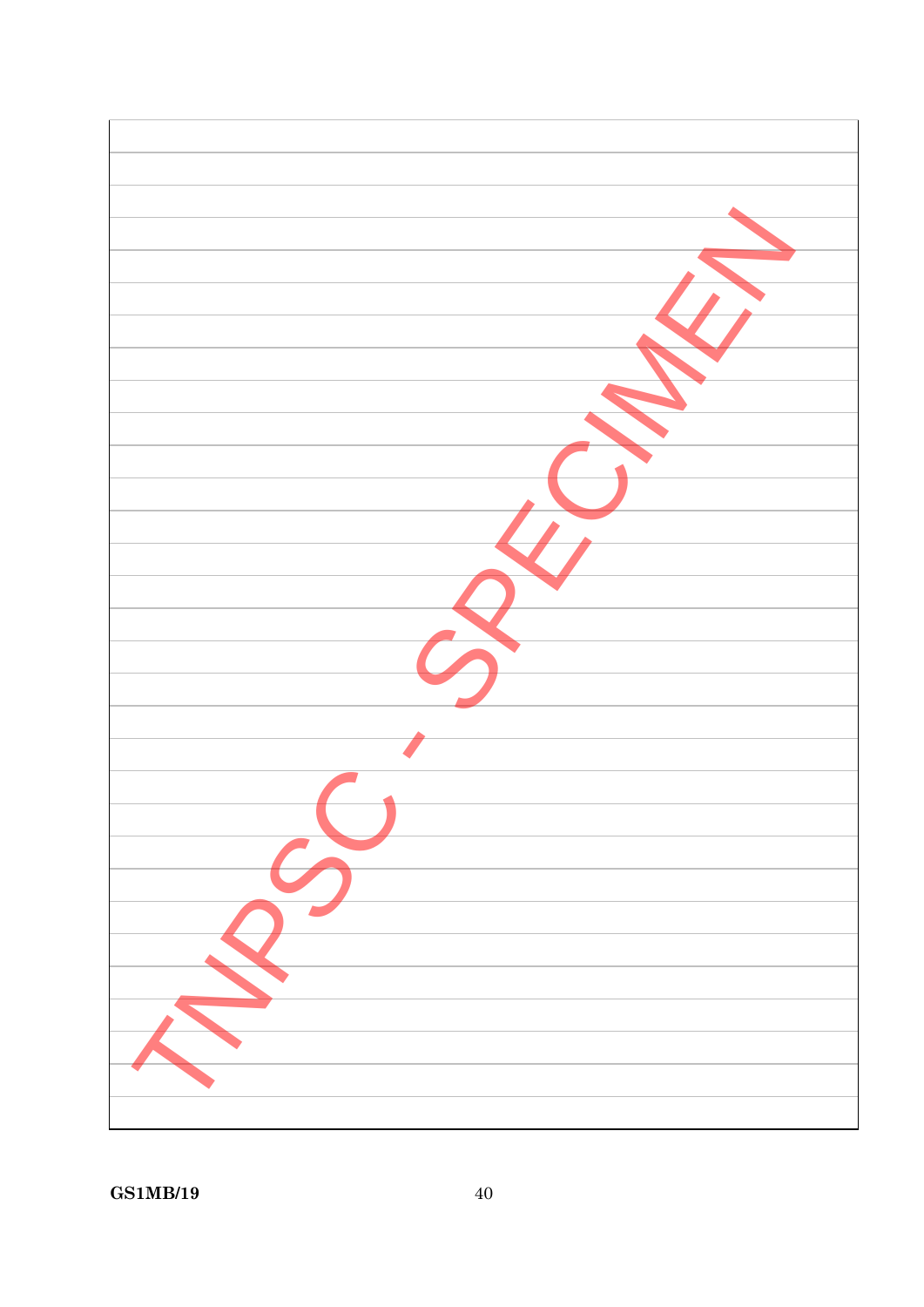| Q.No.<br>18 | செயற்கை நுண்ணறிவு (Artificial Intelligence) என்றால் என்ன? கணினியில் செயற்கை<br>நுண்ணறிவின் பயன்பாடுகளை விவரி. |
|-------------|---------------------------------------------------------------------------------------------------------------|
|             | What is Artificial Intelligence (AI)? Describe a few applications of Artificial<br>Intelligence in Computers? |
|             | விடை / ANSWER                                                                                                 |
|             |                                                                                                               |
|             |                                                                                                               |
|             |                                                                                                               |
|             |                                                                                                               |
|             |                                                                                                               |
|             |                                                                                                               |
|             |                                                                                                               |
|             |                                                                                                               |
|             |                                                                                                               |
|             |                                                                                                               |
|             |                                                                                                               |
|             |                                                                                                               |
|             |                                                                                                               |
|             |                                                                                                               |
|             |                                                                                                               |
|             |                                                                                                               |
|             |                                                                                                               |
|             |                                                                                                               |
|             |                                                                                                               |
|             |                                                                                                               |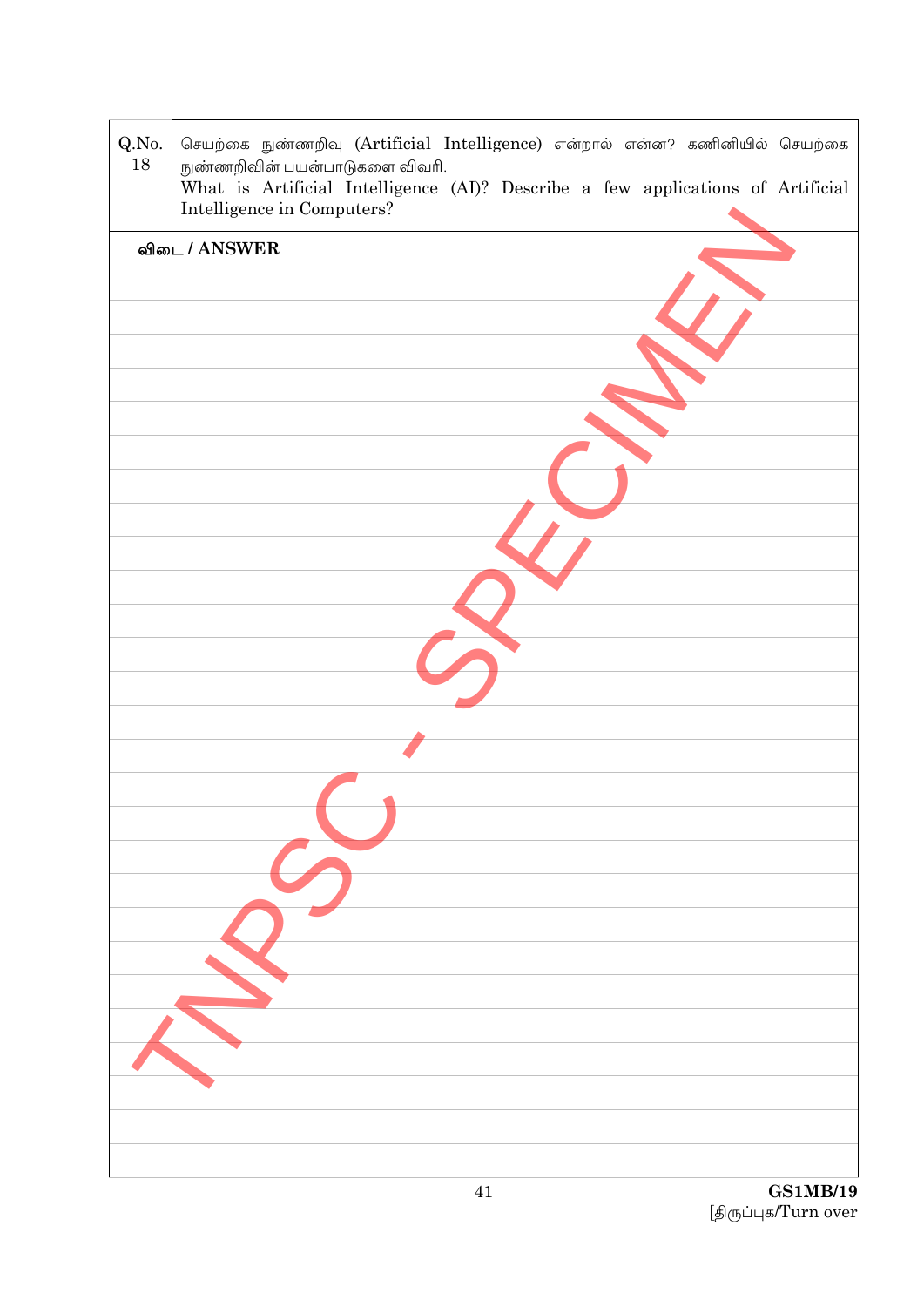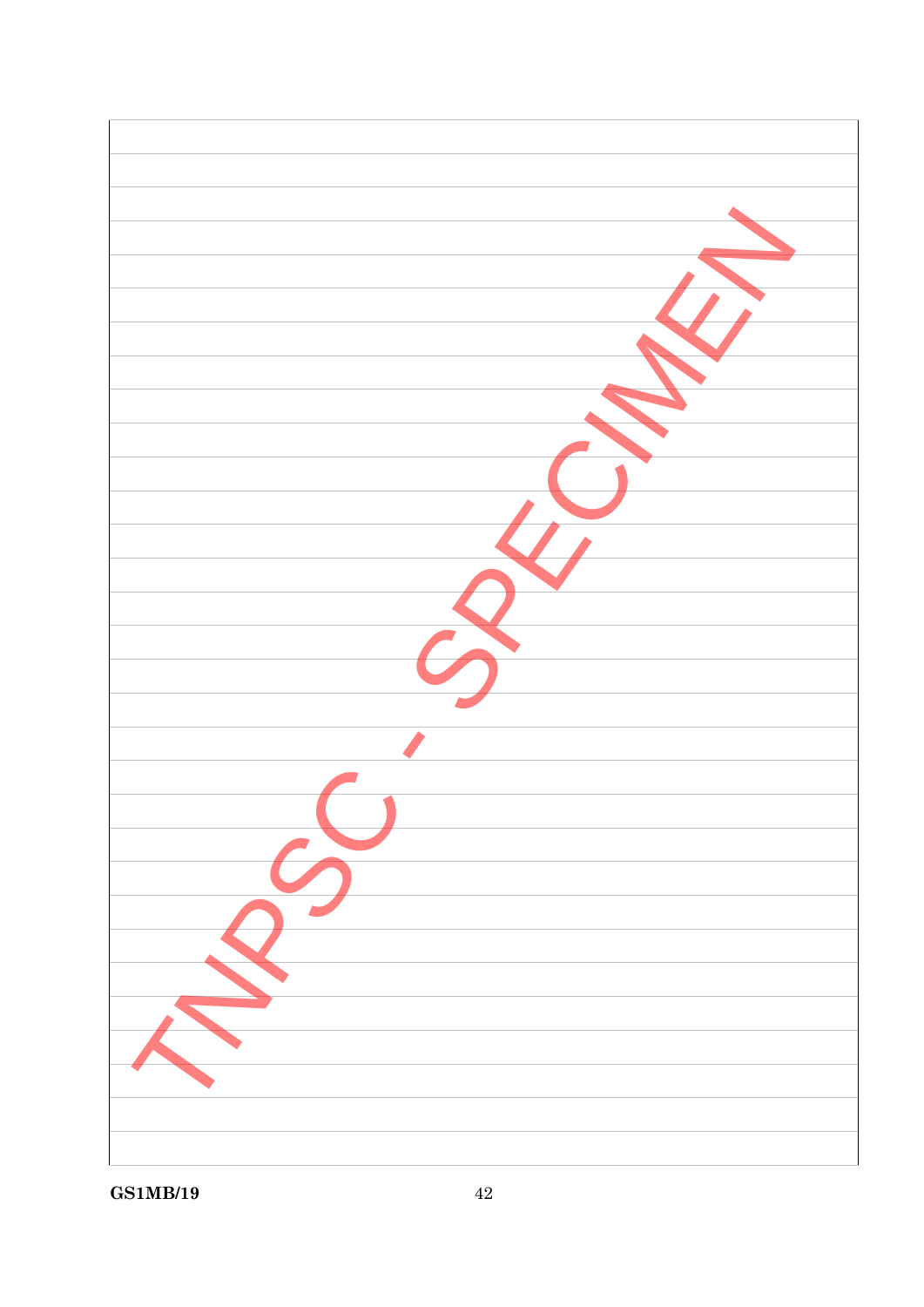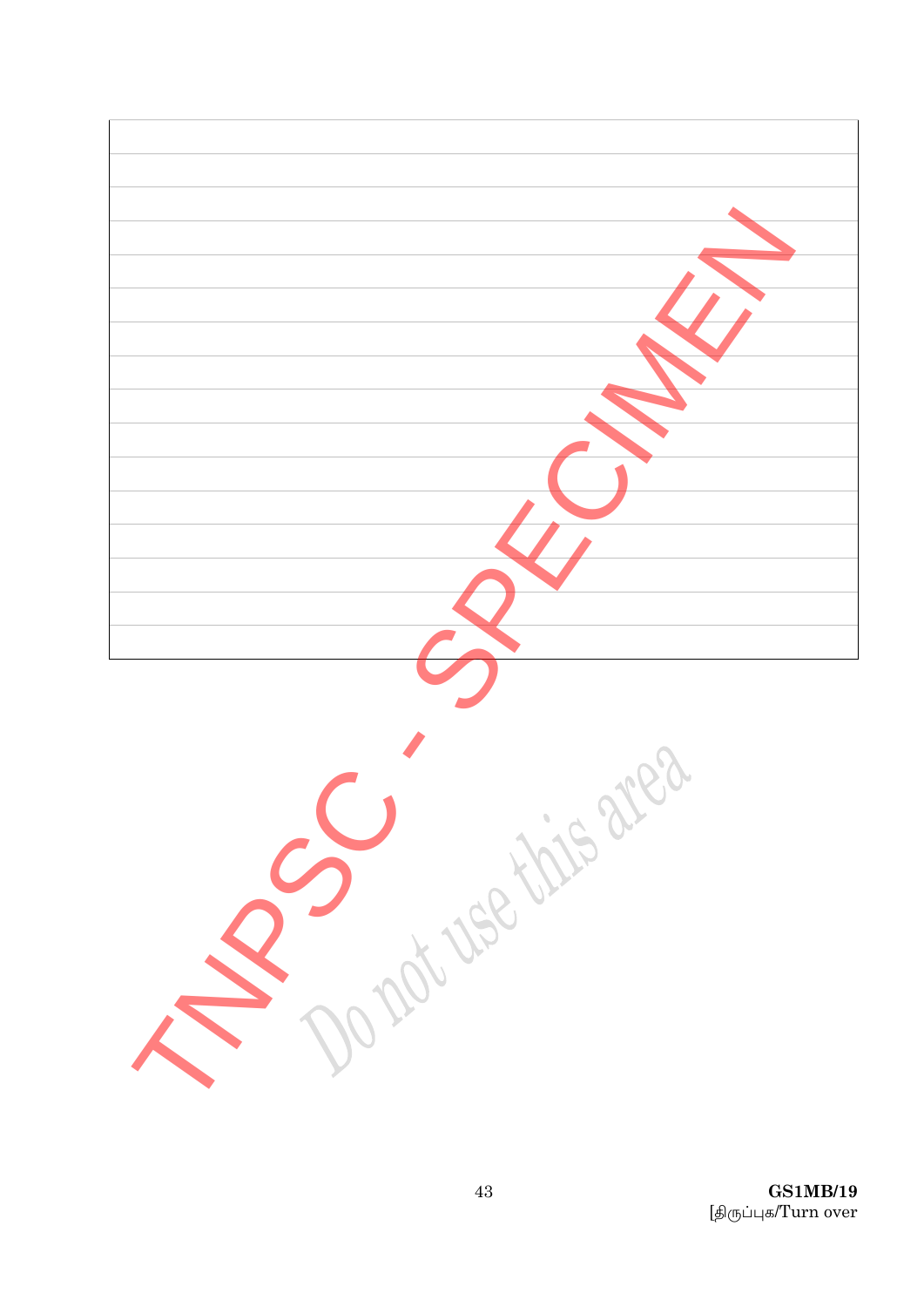# அலகு —  $III$  $UNIT - III$

விண்ணப்பதாரர்கள் இந்த அலகில் உள்ள வினாக்களுக்கு ஆங்கிலத்திலோ அல்லது தமிழிலோ விடையளிக்கலாம்.

# Candidates may answer the questions in this unit either in Tamil OR in English.

பிரிவு — அ

### $SECTION - A$

ஒவ்வொரு வினாவிற்கும் 150 **சொற்களுக்கு மிகாமல் விடை**யளிக்கவும். குறிப்பு :  $i)$ 

Note:

- Answer not exceeding 150 words each.
- ஒவ்வொரு வினாவிற்கும் **பத்து மதிப்பெண்கள்**.  $\overline{ii}$ Each question carries ten marks.
- கொடுக்கப்பட்டுள்ள **நான்கு** வினாக்க<mark>ளில் எவையேனும் மூன்று</mark> வினாக்களுக்கு  $\overline{iii}$ மட்டும் விடையளிக்கவும்.

Answer any three questions out of four questions.

 $(3 \times 10 = 30)$ 

| Q.No.<br>19 | இடைக்கால தமிழ் சமுதாயத்தில் தேவதாச <mark>ி முறையை வெ</mark> ளிப்படுத்துக.<br>Bring out the Devadasi System in Tamil Society during the medieval period. |  |
|-------------|---------------------------------------------------------------------------------------------------------------------------------------------------------|--|
|             | விடை / ANSWER                                                                                                                                           |  |
|             |                                                                                                                                                         |  |
|             |                                                                                                                                                         |  |
|             |                                                                                                                                                         |  |
|             |                                                                                                                                                         |  |
|             |                                                                                                                                                         |  |
|             |                                                                                                                                                         |  |
|             |                                                                                                                                                         |  |
|             |                                                                                                                                                         |  |
|             |                                                                                                                                                         |  |
|             |                                                                                                                                                         |  |
|             |                                                                                                                                                         |  |
|             |                                                                                                                                                         |  |
|             |                                                                                                                                                         |  |
|             |                                                                                                                                                         |  |
|             |                                                                                                                                                         |  |
|             |                                                                                                                                                         |  |
|             |                                                                                                                                                         |  |
|             |                                                                                                                                                         |  |
|             |                                                                                                                                                         |  |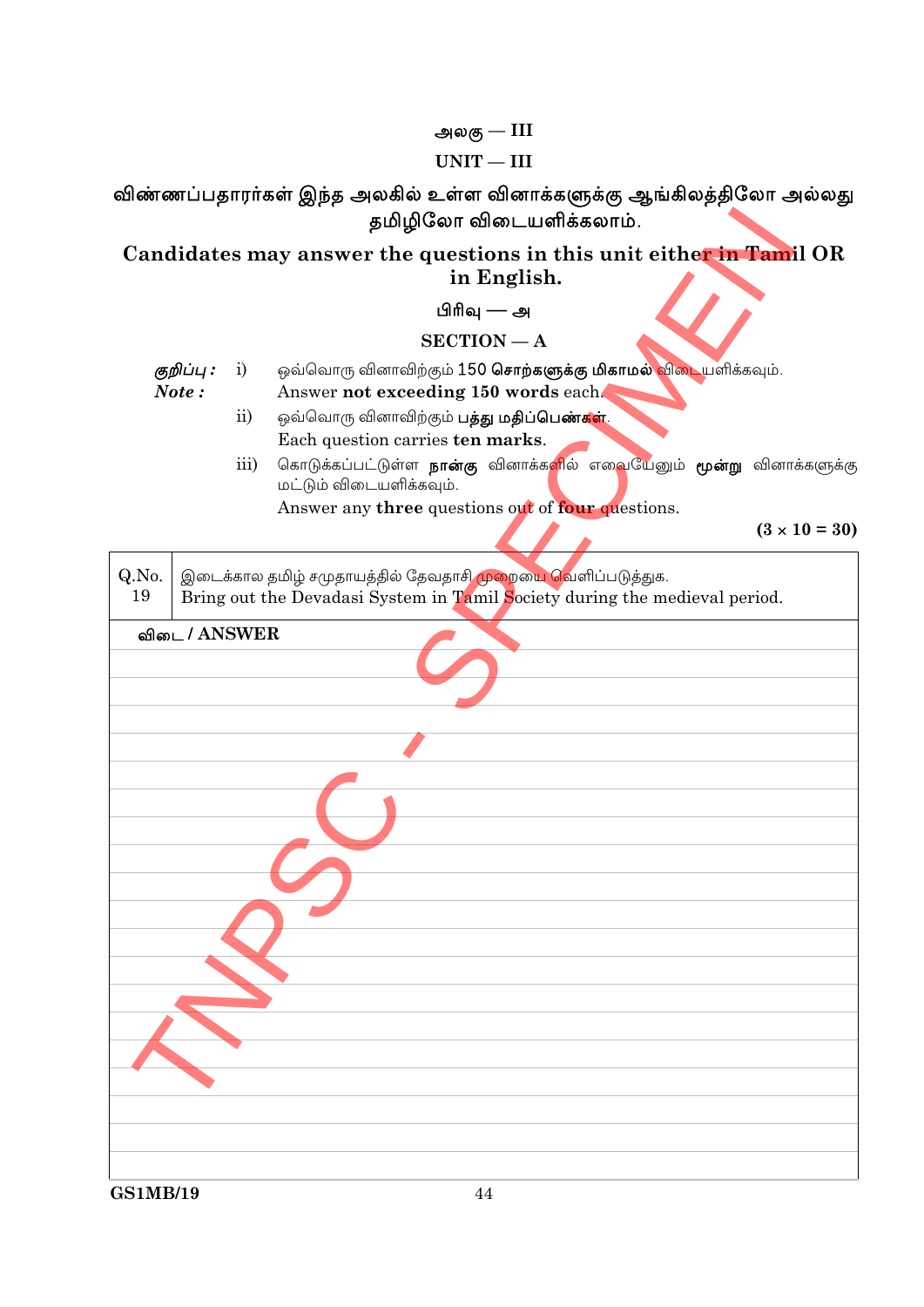| Q.No.  |                                                                                                                                                                |  |
|--------|----------------------------------------------------------------------------------------------------------------------------------------------------------------|--|
| $20\,$ | திருவாங்கூா் சமஸ்தானத்தில் நடைபெற்ற சமூக சீா்திருத்த இயக்கம் பற்றி எழுதுக.<br>Write about the Social reform movement which took place in the Travancore State. |  |
|        |                                                                                                                                                                |  |
|        | விடை / ANSWER                                                                                                                                                  |  |
|        |                                                                                                                                                                |  |
|        |                                                                                                                                                                |  |
|        |                                                                                                                                                                |  |
|        |                                                                                                                                                                |  |
|        |                                                                                                                                                                |  |
|        |                                                                                                                                                                |  |
|        |                                                                                                                                                                |  |
|        |                                                                                                                                                                |  |
|        |                                                                                                                                                                |  |
|        |                                                                                                                                                                |  |
|        |                                                                                                                                                                |  |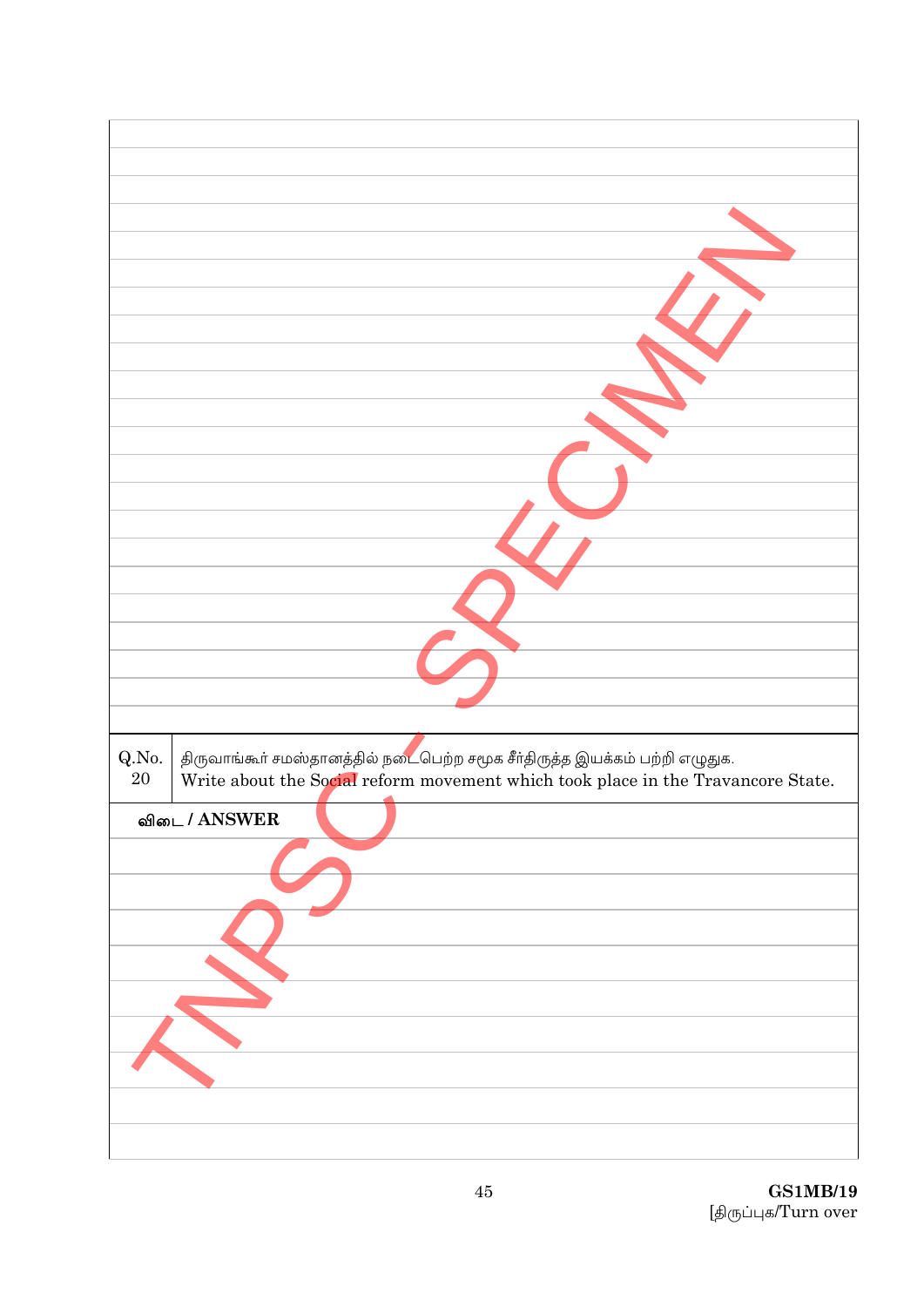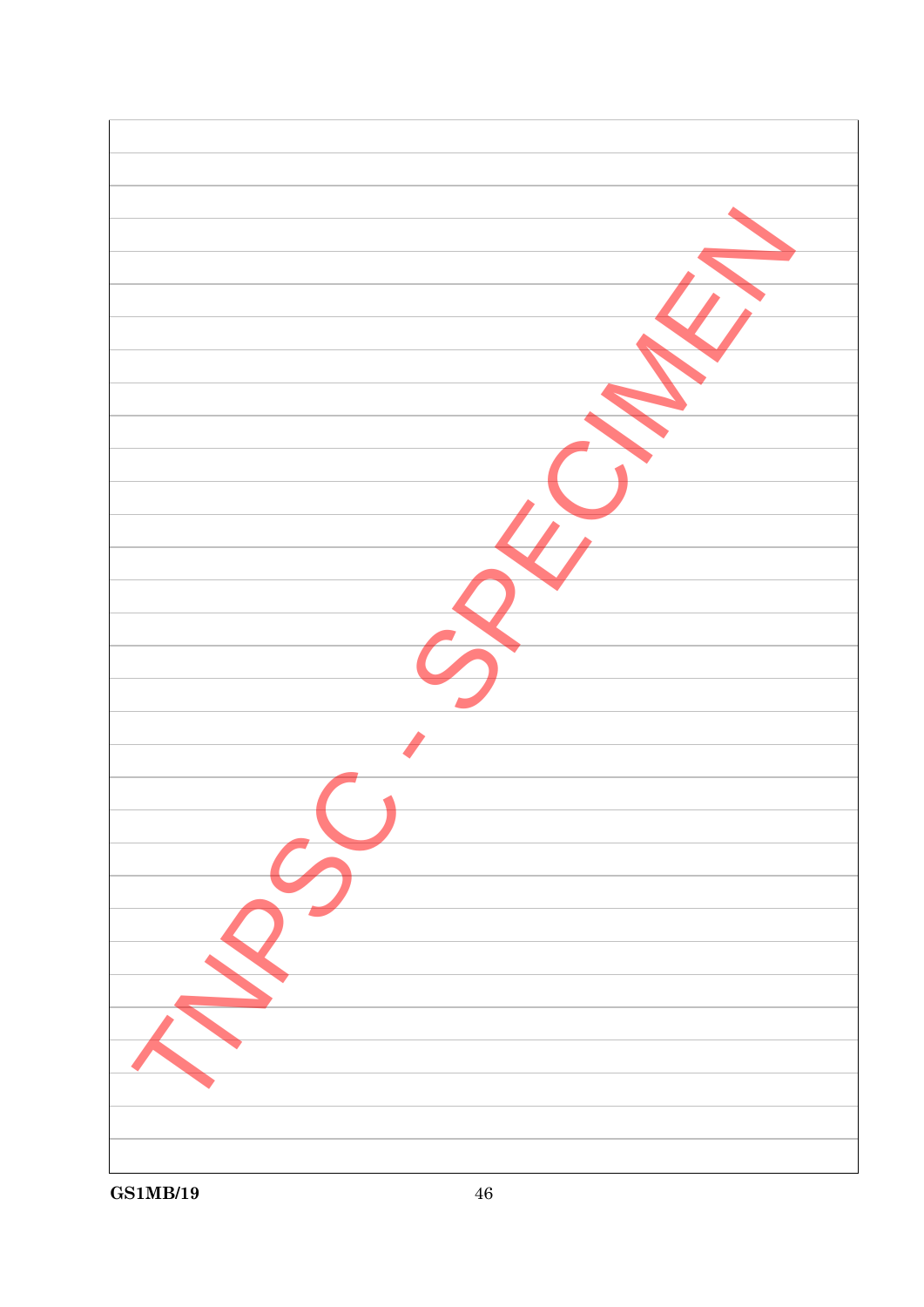| Q.No.<br>$21\,$ | பாண்டியர்களின் கழுகுமலை ஒற்றைகல் குடைவரை கோவில் பற்றி குறிப்பு தருக.<br>Give an account on Kazhugumalai monolithic rock cut cave temple of the Pandyas. |
|-----------------|---------------------------------------------------------------------------------------------------------------------------------------------------------|
|                 | விடை / ANSWER                                                                                                                                           |
|                 |                                                                                                                                                         |
|                 |                                                                                                                                                         |
|                 |                                                                                                                                                         |
|                 |                                                                                                                                                         |
|                 |                                                                                                                                                         |
|                 |                                                                                                                                                         |
|                 |                                                                                                                                                         |
|                 |                                                                                                                                                         |
|                 |                                                                                                                                                         |
|                 |                                                                                                                                                         |
|                 |                                                                                                                                                         |
|                 |                                                                                                                                                         |
|                 |                                                                                                                                                         |
|                 |                                                                                                                                                         |
|                 |                                                                                                                                                         |
|                 |                                                                                                                                                         |
|                 |                                                                                                                                                         |
|                 |                                                                                                                                                         |
|                 |                                                                                                                                                         |
|                 |                                                                                                                                                         |
|                 |                                                                                                                                                         |
|                 |                                                                                                                                                         |
|                 |                                                                                                                                                         |
|                 |                                                                                                                                                         |
|                 |                                                                                                                                                         |
|                 |                                                                                                                                                         |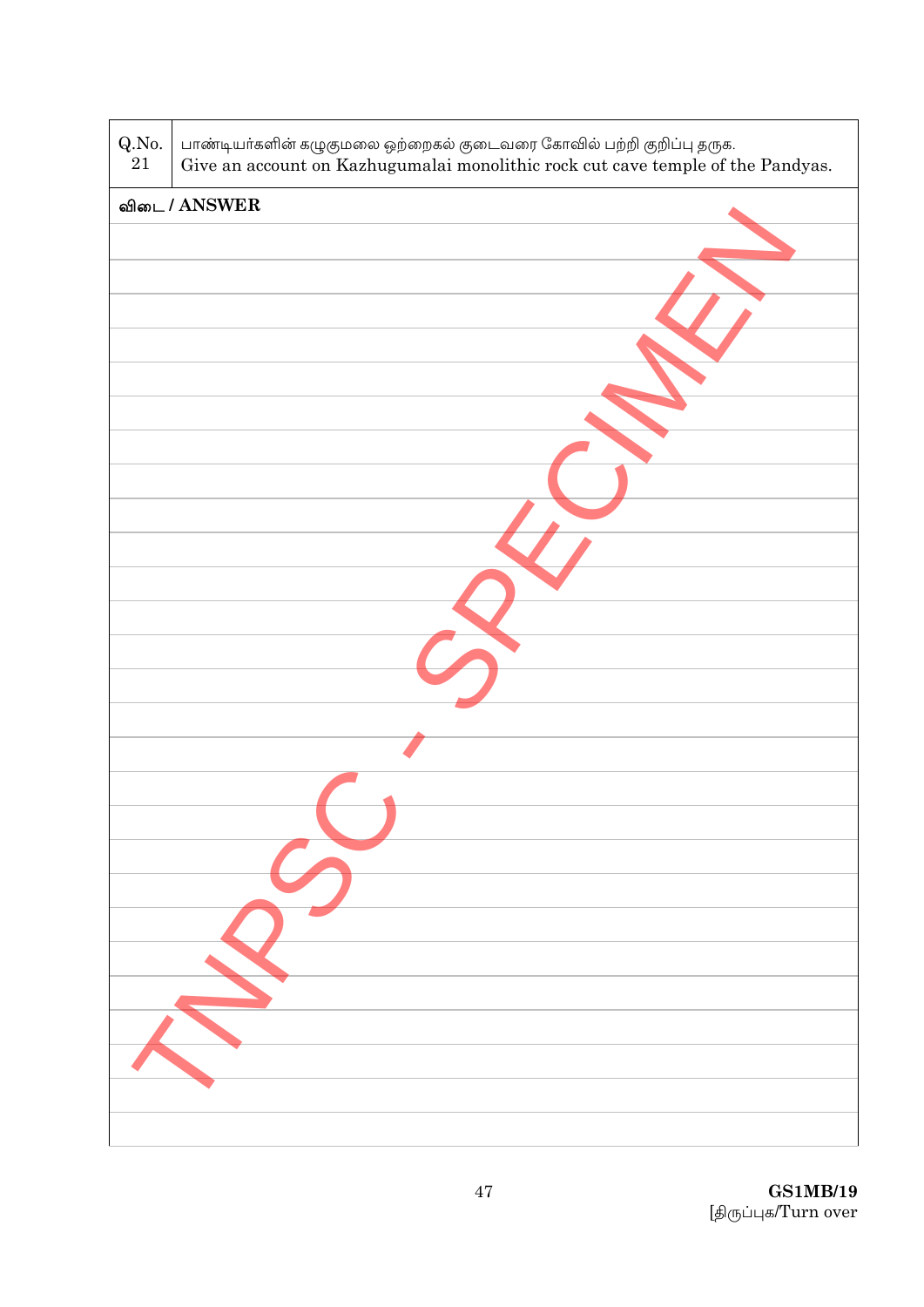| $\operatorname{Q.No.}$<br>$22\,$ | குடுமியான் மலை கல்வெட்டுப் பற்றி நீ அறிவதென்ன?<br>What do you know about "Kudumiyan malai" inscription? |
|----------------------------------|---------------------------------------------------------------------------------------------------------|
|                                  |                                                                                                         |
|                                  | விடை / ANSWER                                                                                           |
|                                  |                                                                                                         |
|                                  |                                                                                                         |
|                                  |                                                                                                         |
|                                  |                                                                                                         |
|                                  |                                                                                                         |
|                                  |                                                                                                         |
|                                  |                                                                                                         |
|                                  |                                                                                                         |
|                                  |                                                                                                         |
|                                  |                                                                                                         |
|                                  |                                                                                                         |
|                                  |                                                                                                         |
|                                  |                                                                                                         |
|                                  |                                                                                                         |
|                                  |                                                                                                         |
| <b>GS1MB/19</b>                  | $\sqrt{48}$                                                                                             |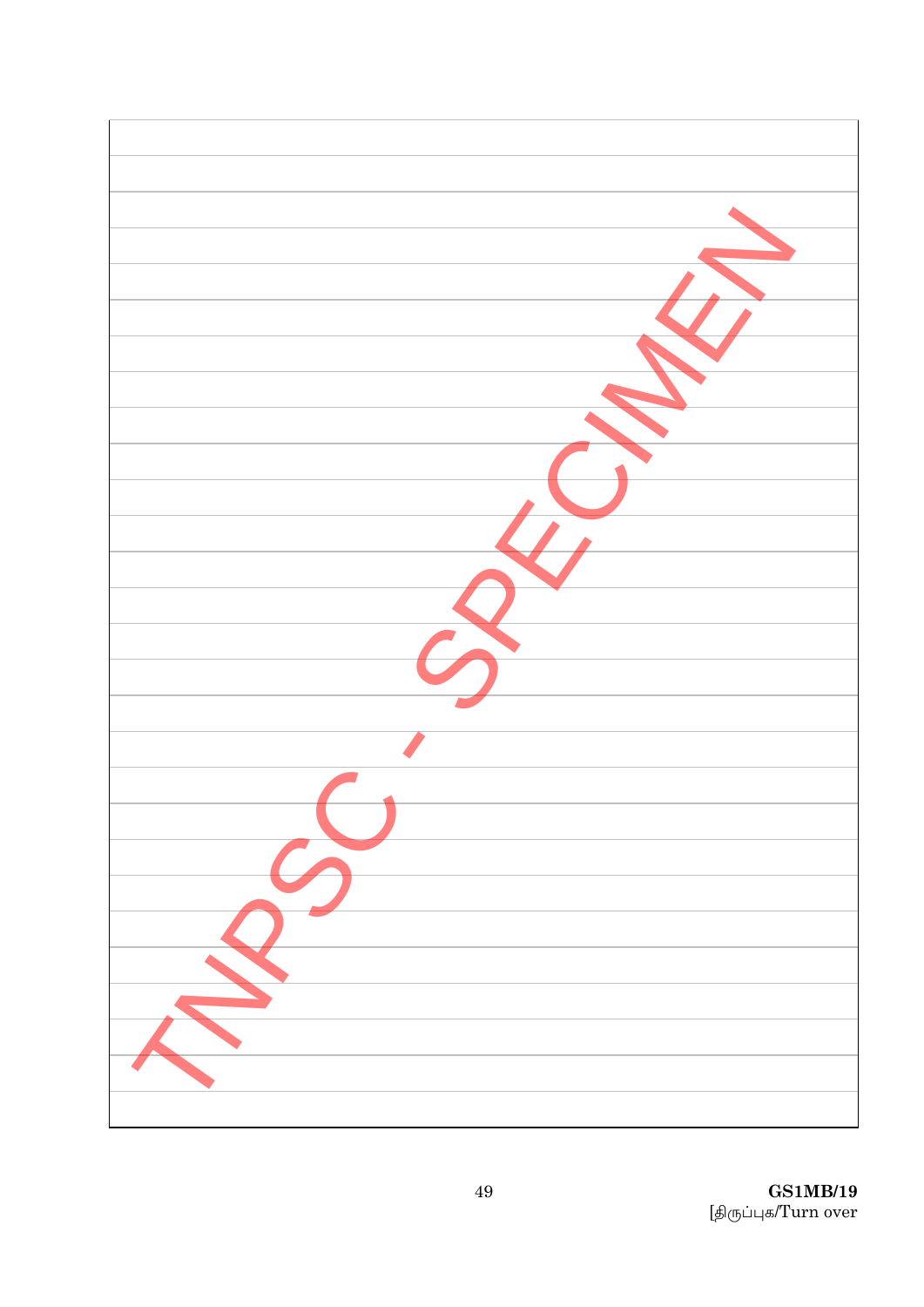### பிரிவு — ஆ

### $SECTION - B$

குறிப்பு : ஒவ்வொரு வினாவிற்கும் 250 சொ**ற்களுக்கு மிகாமல்** விடையளி<mark>க்க</mark>வும்.  $i)$ 

Answer not exceeding 250 words each. Note:

- ஒவ்வொரு வினாவிற்கும் **பதினைந்து மதிப்பெண்கள்**.  $\mathbf{ii}$ Each question carries *fifteen* marks.
- கொடுக்கப்பட்டுள்ள **நான்கு** வினாக்களில் எவை<mark>யேனும் மூன்று</mark> வினாக்களுக்கு iii) மட்டும் விடையளிக்கவும்.

Answer any three questions out of four questions.

 $(3 \times 15 = 45)$ 

| Q.No.<br>23 | பிற பாடங்கள் தமிழ்ச்சமூக வரலாற்றை புரிந்து கொள் <mark>ள</mark> எந்த அ <mark>ள</mark> விற்கு உதவுகிறது?<br>How far other disciplines help to understand the history of Tamil Society? |  |
|-------------|--------------------------------------------------------------------------------------------------------------------------------------------------------------------------------------|--|
|             | விடை / ANSWER                                                                                                                                                                        |  |
|             |                                                                                                                                                                                      |  |
|             |                                                                                                                                                                                      |  |
|             |                                                                                                                                                                                      |  |
|             |                                                                                                                                                                                      |  |
|             |                                                                                                                                                                                      |  |
|             |                                                                                                                                                                                      |  |
|             |                                                                                                                                                                                      |  |
|             |                                                                                                                                                                                      |  |
|             |                                                                                                                                                                                      |  |
|             |                                                                                                                                                                                      |  |
|             |                                                                                                                                                                                      |  |
|             |                                                                                                                                                                                      |  |
|             |                                                                                                                                                                                      |  |
|             |                                                                                                                                                                                      |  |
|             |                                                                                                                                                                                      |  |
|             |                                                                                                                                                                                      |  |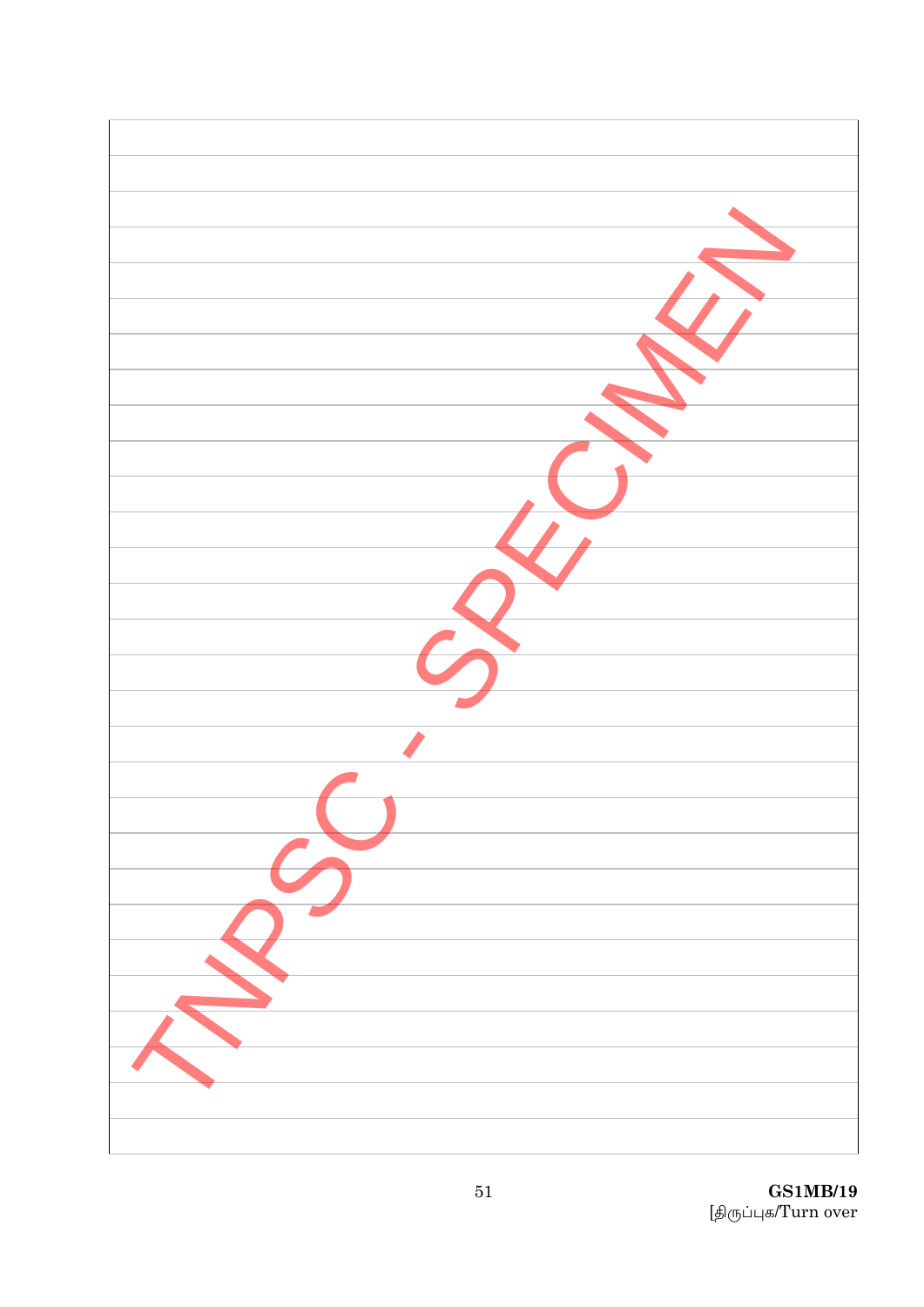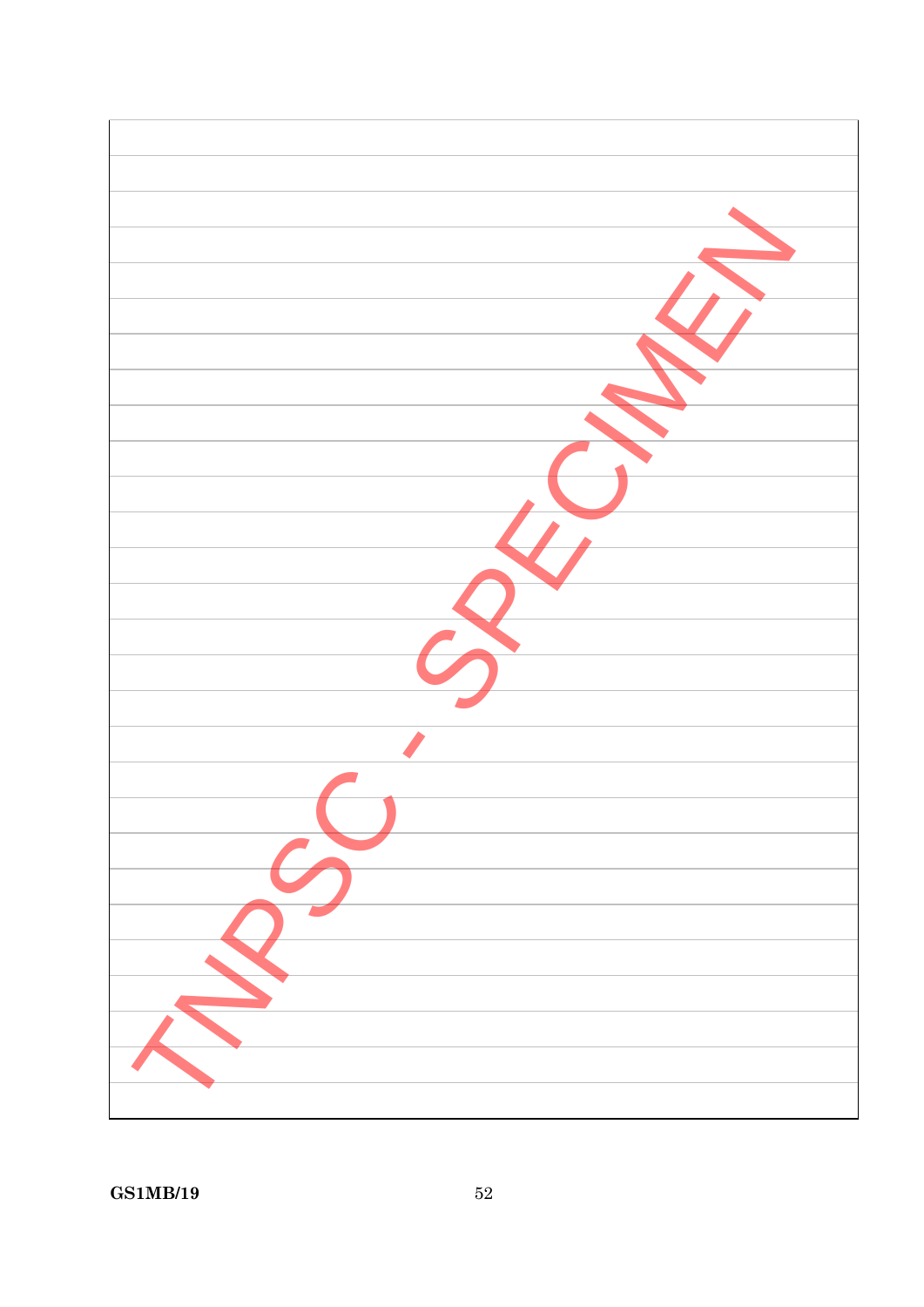| Q.No.<br>$\bf 24$ | காந்திய காலத்தில் சுதந்திரப் போராட்டத்தில் தமிழக பெண்களின் பங்கை மதிப்பிடுக.<br>Evaluate the role of Tamil women freedom fighters during the Gandhian era. |
|-------------------|------------------------------------------------------------------------------------------------------------------------------------------------------------|
|                   | விடை / ANSWER                                                                                                                                              |
|                   |                                                                                                                                                            |
|                   |                                                                                                                                                            |
|                   |                                                                                                                                                            |
|                   |                                                                                                                                                            |
|                   |                                                                                                                                                            |
|                   |                                                                                                                                                            |
|                   |                                                                                                                                                            |
|                   |                                                                                                                                                            |
|                   |                                                                                                                                                            |
|                   |                                                                                                                                                            |
|                   |                                                                                                                                                            |
|                   |                                                                                                                                                            |
|                   |                                                                                                                                                            |
|                   |                                                                                                                                                            |
|                   |                                                                                                                                                            |
|                   |                                                                                                                                                            |
|                   |                                                                                                                                                            |
|                   |                                                                                                                                                            |
|                   |                                                                                                                                                            |
|                   |                                                                                                                                                            |
|                   |                                                                                                                                                            |
|                   |                                                                                                                                                            |
|                   |                                                                                                                                                            |
|                   |                                                                                                                                                            |
|                   |                                                                                                                                                            |
|                   |                                                                                                                                                            |
|                   |                                                                                                                                                            |
|                   |                                                                                                                                                            |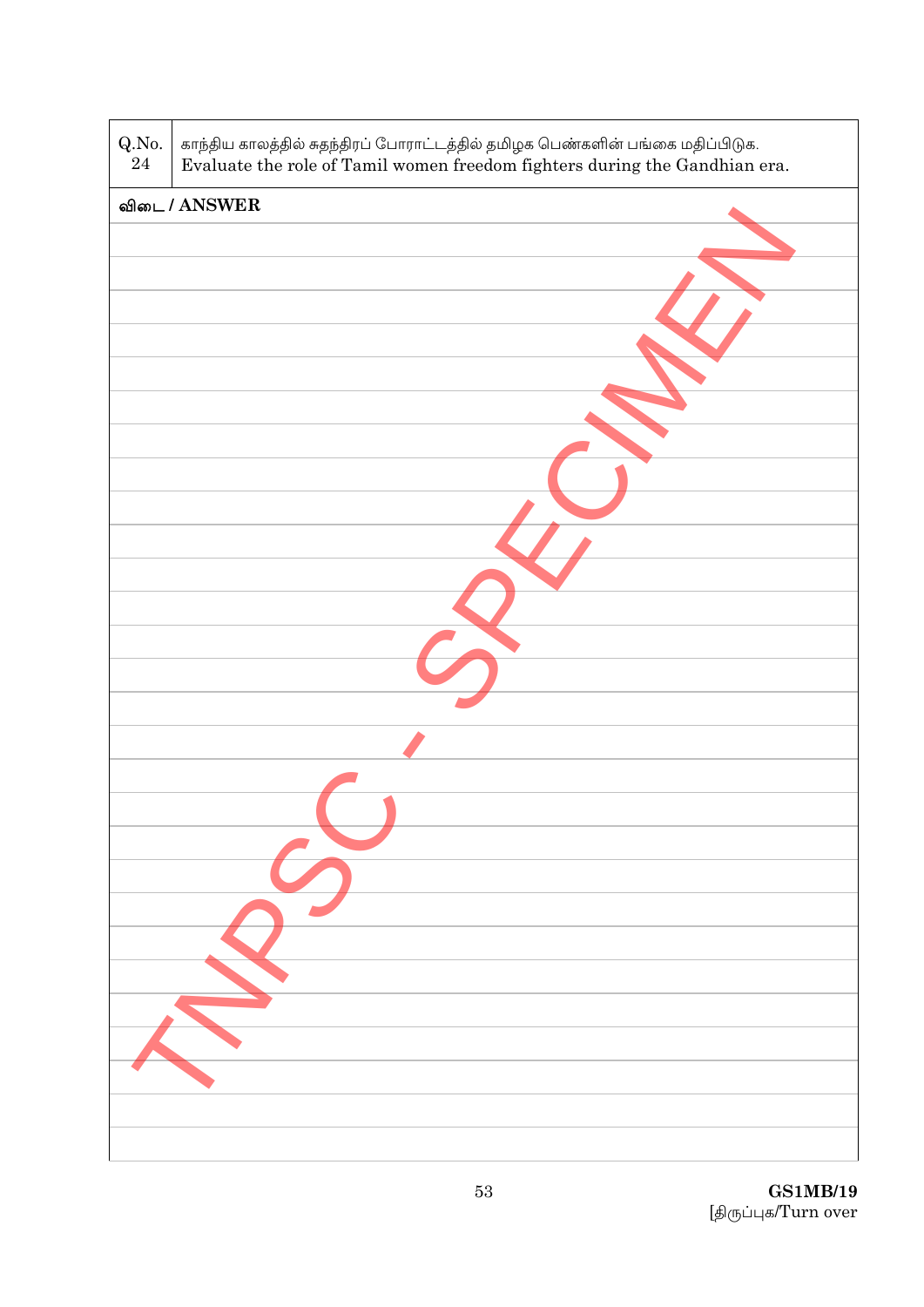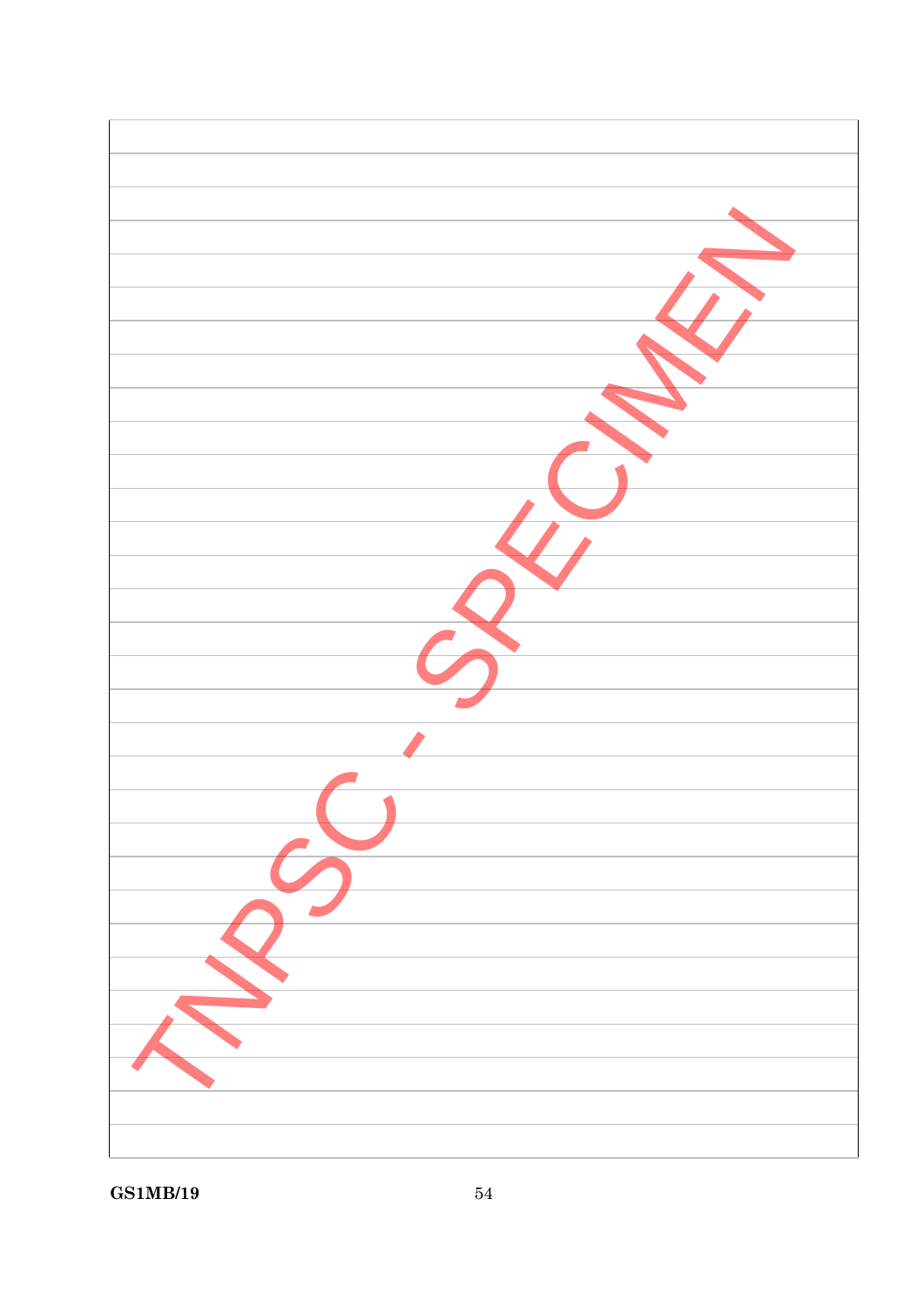| Q.No.<br>$25\,$ | தமிழக கோயிற் கட்டிடக்கலை வள <mark>ர்ச்சியில் விஜய</mark> நகர மன்னா்களின் பங்களிப்பினை மதிப்பிடுக.<br>Evaluate the contributions made by the Vijayanagara rulers for the development of<br>Temple architecture in Tamil Country. |
|-----------------|---------------------------------------------------------------------------------------------------------------------------------------------------------------------------------------------------------------------------------|
|                 | விடை / ANSWER                                                                                                                                                                                                                   |
|                 |                                                                                                                                                                                                                                 |
|                 |                                                                                                                                                                                                                                 |
|                 |                                                                                                                                                                                                                                 |
|                 |                                                                                                                                                                                                                                 |
|                 |                                                                                                                                                                                                                                 |
|                 |                                                                                                                                                                                                                                 |
|                 |                                                                                                                                                                                                                                 |
|                 |                                                                                                                                                                                                                                 |
|                 |                                                                                                                                                                                                                                 |
|                 |                                                                                                                                                                                                                                 |
|                 |                                                                                                                                                                                                                                 |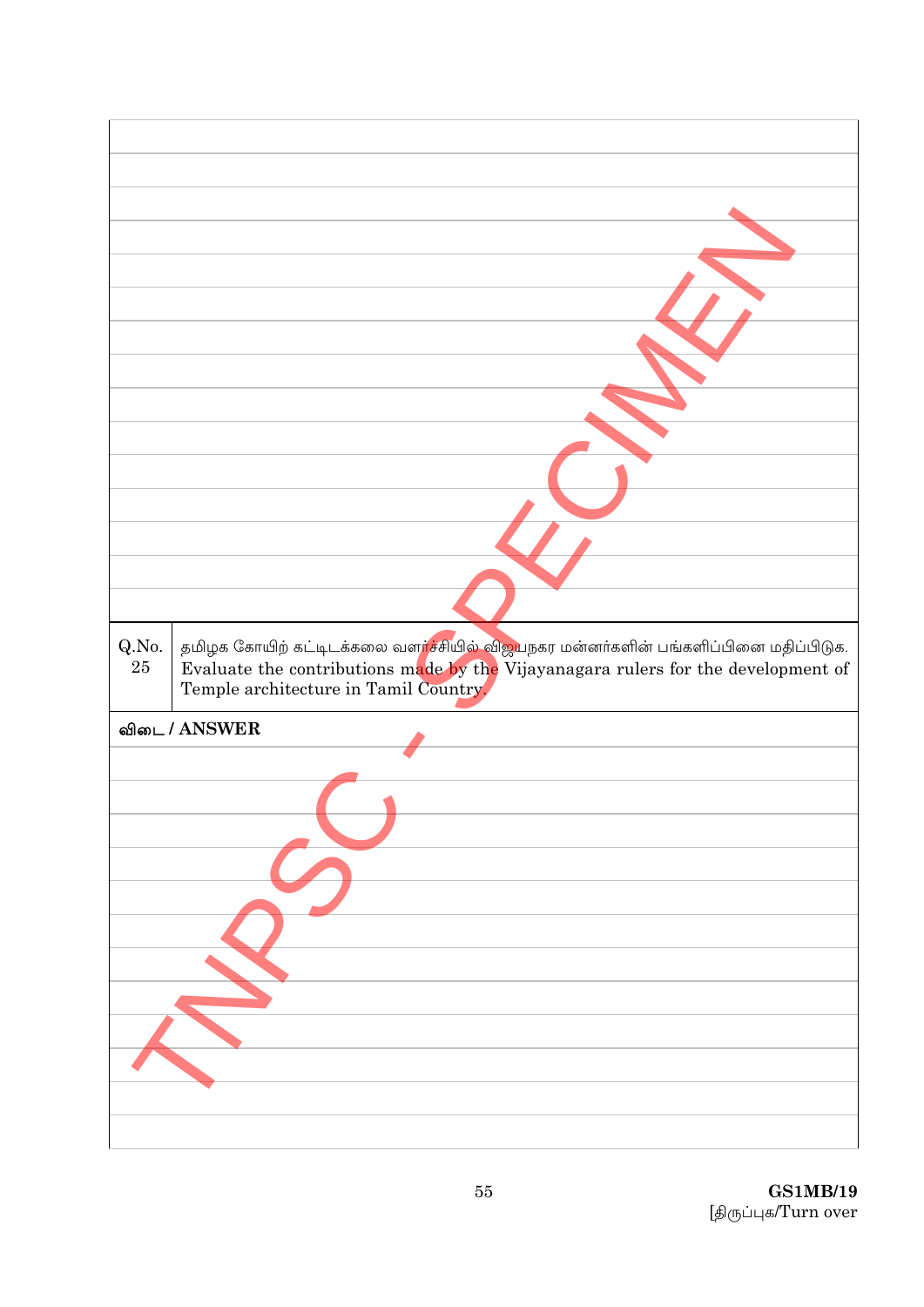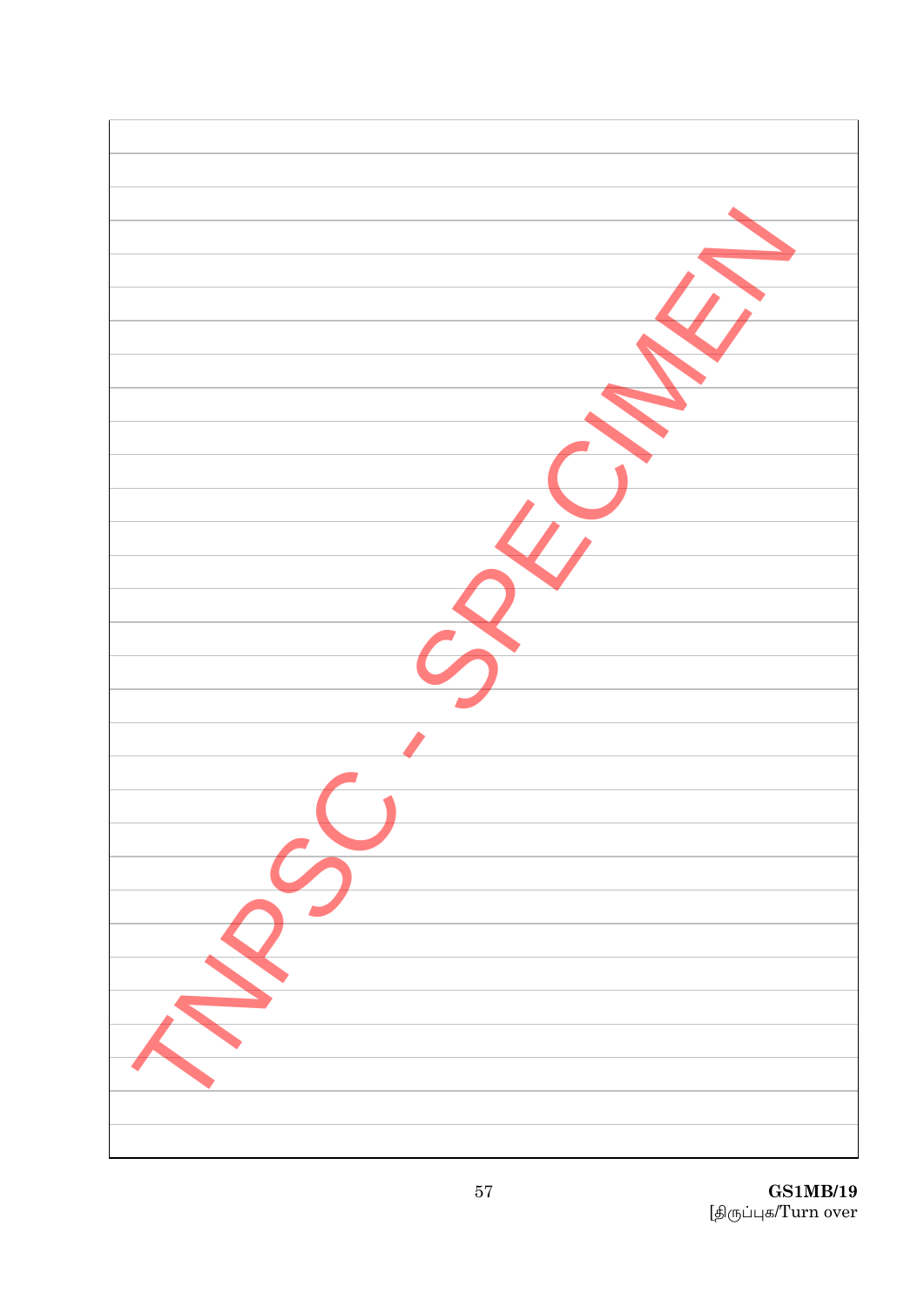| Q.No.<br>${\bf 26}$ | பிற்கால சங்க இலக்கியங்களான இருபெரும் காப்பியங்களை ஒளிரூட்டுக.<br>Highlight the twin epics of later Sangam literature. |
|---------------------|-----------------------------------------------------------------------------------------------------------------------|
|                     | விடை / ANSWER                                                                                                         |
|                     |                                                                                                                       |
|                     |                                                                                                                       |
|                     |                                                                                                                       |
|                     |                                                                                                                       |
|                     |                                                                                                                       |
|                     |                                                                                                                       |
|                     |                                                                                                                       |
|                     |                                                                                                                       |
|                     |                                                                                                                       |
|                     |                                                                                                                       |
|                     |                                                                                                                       |
|                     |                                                                                                                       |
|                     |                                                                                                                       |
|                     |                                                                                                                       |
|                     |                                                                                                                       |
|                     |                                                                                                                       |
|                     |                                                                                                                       |
|                     |                                                                                                                       |
|                     |                                                                                                                       |
|                     |                                                                                                                       |
|                     |                                                                                                                       |
|                     |                                                                                                                       |
|                     |                                                                                                                       |
|                     |                                                                                                                       |
|                     |                                                                                                                       |
|                     |                                                                                                                       |
|                     |                                                                                                                       |
|                     |                                                                                                                       |
|                     |                                                                                                                       |
|                     |                                                                                                                       |
|                     |                                                                                                                       |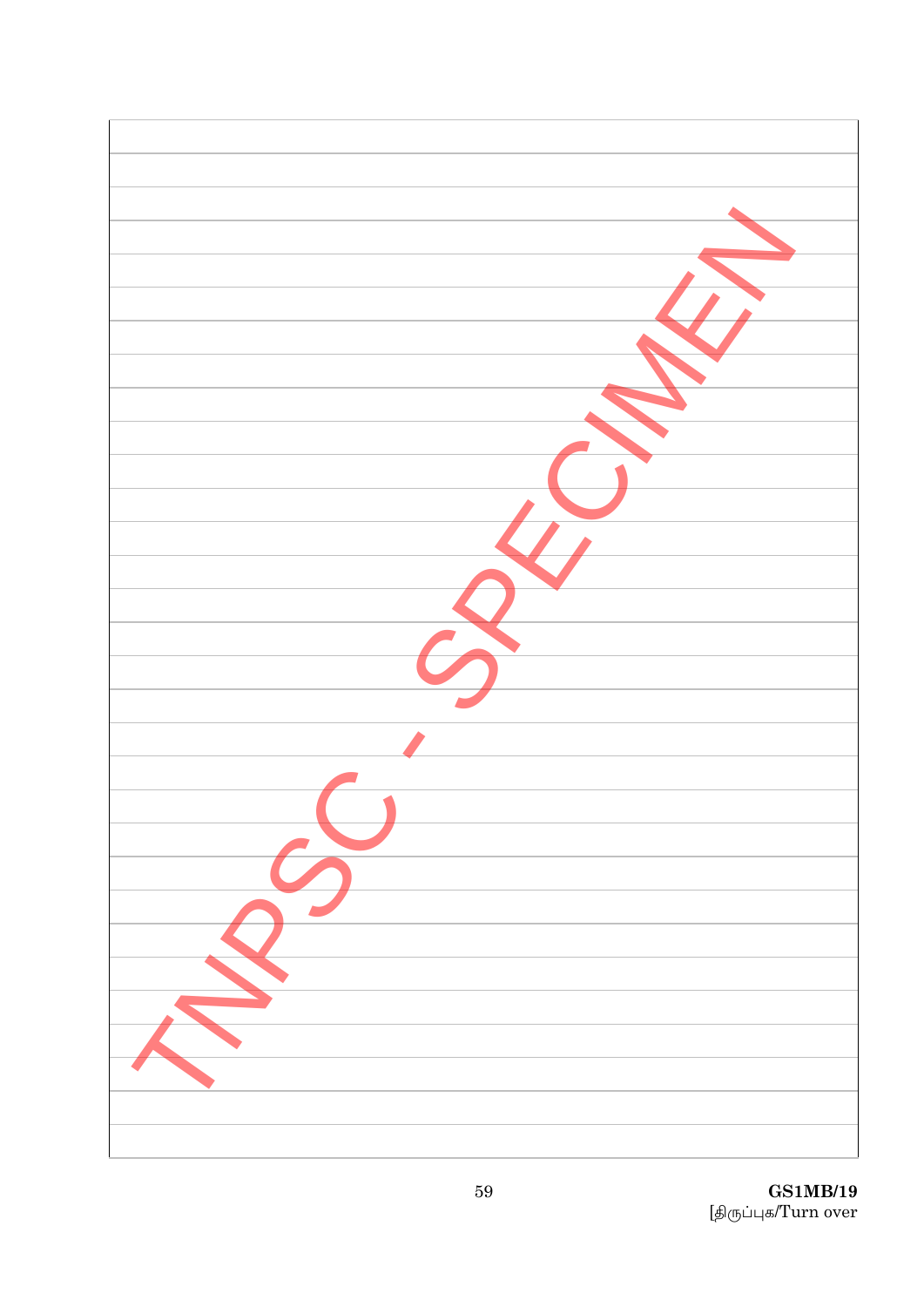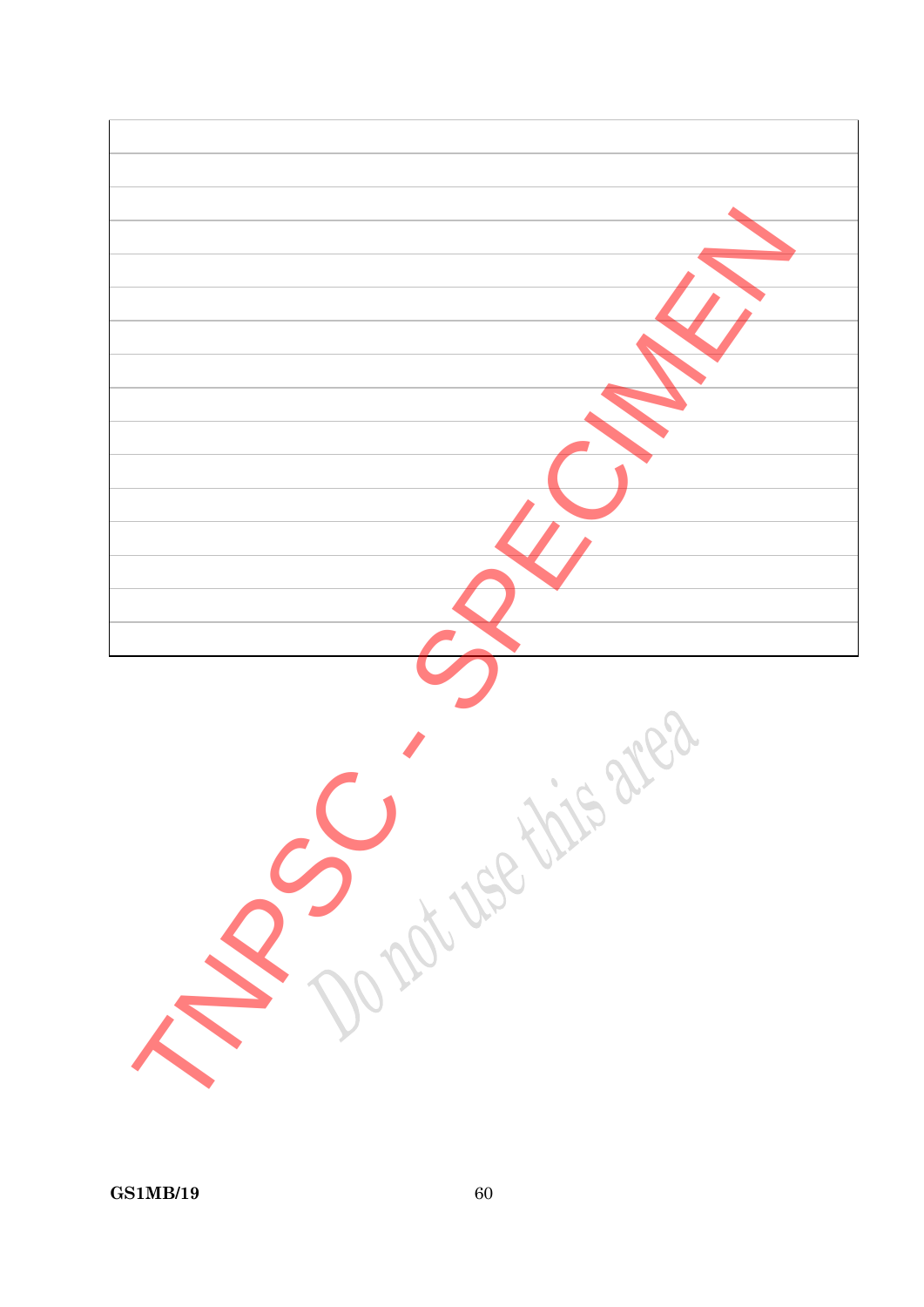# **SPACE FOR ROUGH WORK**

**GS1MB/19** [திருப்புக/Turn over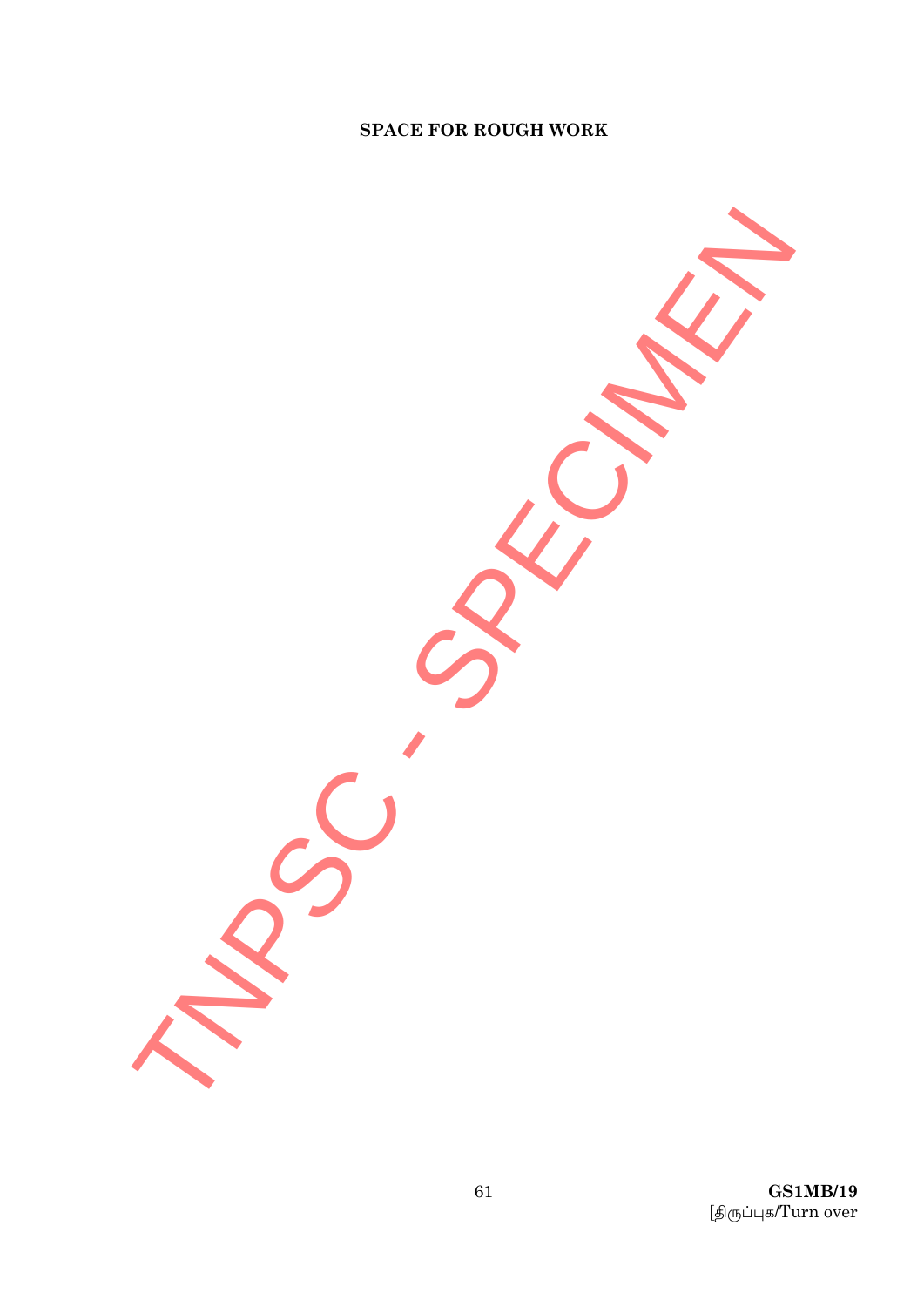# **SPACE FOR ROUGH WORK**

[TNPSC - SPECIMEN](#page-0-0)T